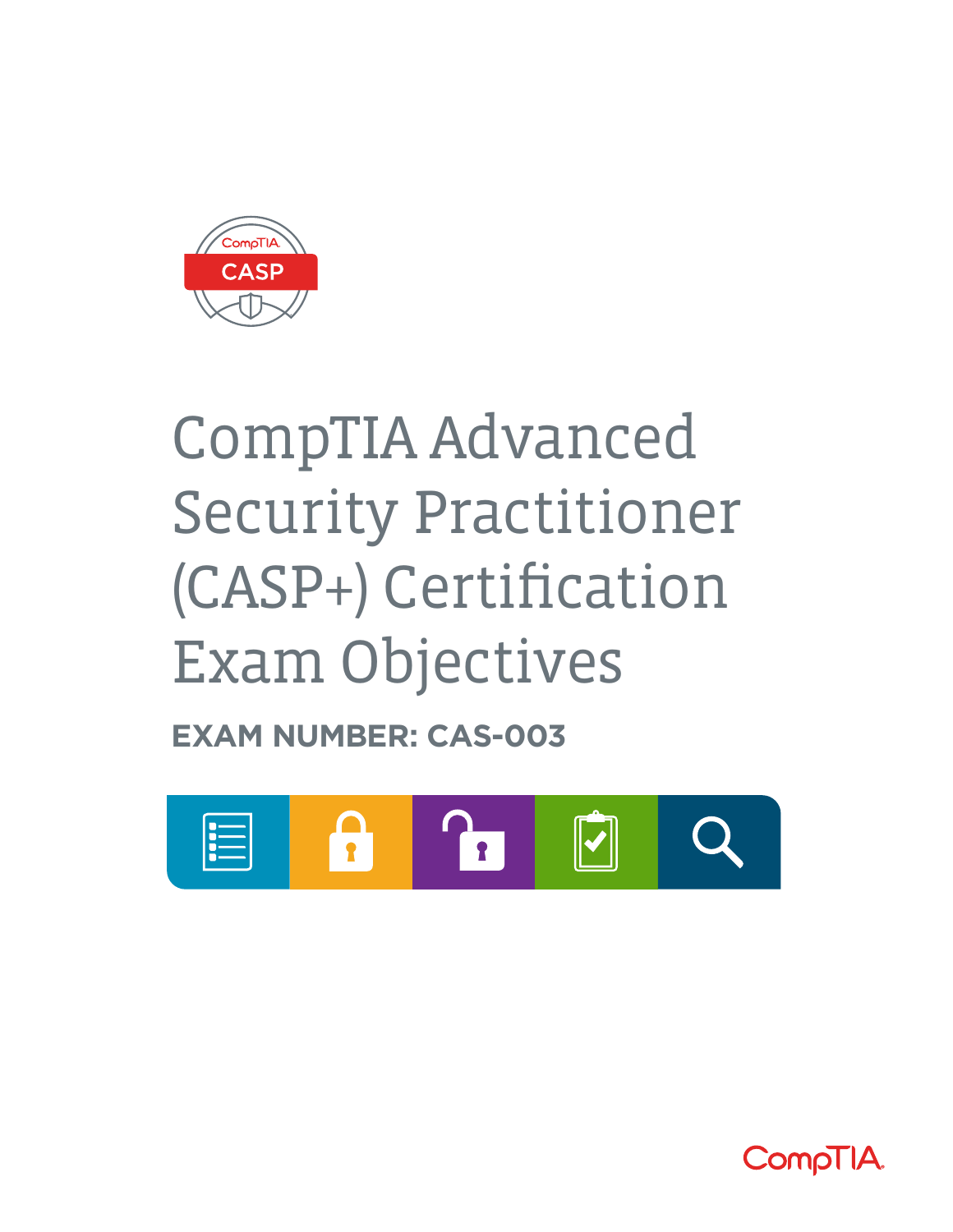## About the Exam

The CompTIA Advanced Security Practitioner (CASP+) CAS-003 certification is a vendor-neutral credential. The CASP+ exam is an internationally targeted validation of advanced-level security skills and knowledge. The CASP+ exam will certify the successful candidate has the technical knowledge and skills required to:

- Conceptualize, engineer, integrate and implement secure solutions across complex environments to support a resilient enterprise
- Apply critical thinking and judgment across a broad spectrum of security disciplines to propose, implement and advocate sustainable security solutions that map to organizational strategies, balance security requirements with business/regulatory requirements, analyze risk impact and respond to security incidents

The CASP+ certification is aimed at IT security professionals who have:

- A minimum of ten years of experience in IT administration, including at least five years of hands-on technical security experience
- The following recommended prerequisites: CompTIA Network+, Security+, CySA+ or equivalent experience

### **EXAM ACCREDITATION**

The CASP+ certification exam is accredited by ANSI to show compliance with the ISO 17024 standard and, as such, undergoes regular reviews and updates to the exam objectives.

### **EXAM DEVELOPMENT**

CompTIA exams result from subject-matter expert workshops and industry-wide survey results regarding the skills and knowledge required of an entry-level IT professional.

### **CompTIA AUTHORIZED MATERIALS USE POLICY**

CompTIA Certifications, LLC is not affiliated with and does not authorize, endorse or condone utilizing any content provided by unauthorized third-party training sites (aka "brain dumps"). Individuals who utilize such materials in preparation for any CompTIA examination will have their certifications revoked and be suspended from future testing in accordance with the CompTIA Candidate Agreement. In an effort to more clearly communicate CompTIA's exam policies on use of unauthorized study materials, CompTIA directs all certification candidates to the **[CompTIA Certification Exam Policies](http://certification.comptia.org/Training/testingcenters/policies.aspx)**. Please review all CompTIA policies before beginning the study process for any CompTIA exam. Candidates will be required to abide by the [CompTIA Candidate Agreement](http://certification.comptia.org/Training/testingcenters/policies/agreement.aspx). If a candidate has a question as to whether study materials are considered unauthorized (aka "brain dumps"), he/she should contact CompTIA at [examsecurity@comptia.org](mailto:examsecurity%40comptia.org?subject=) to confirm.

### **PLEASE NOTE**

The lists of examples provided in bulleted format are not exhaustive lists. Other examples of technologies, processes or tasks pertaining to each objective may also be included on the exam, although not listed or covered in this objectives document. CompTIA is constantly reviewing the content of our exams and updating test questions to be sure our exams are current and the security of the questions is protected. When necessary, we will publish updated exams based on existing exam objectives. Please know that all related exam preparation materials will still be valid.

\*\*Candidates should have basic knowledge of vendor-specific tools and technologies, as this knowledge may be required for the CASP+ certification exam. CompTIA has included a sample list of hardware and software at the end of this document to assist candidates as they prepare for the CASP+ exam. This list may also be helpful for training companies that wish to create a lab component for their training offering.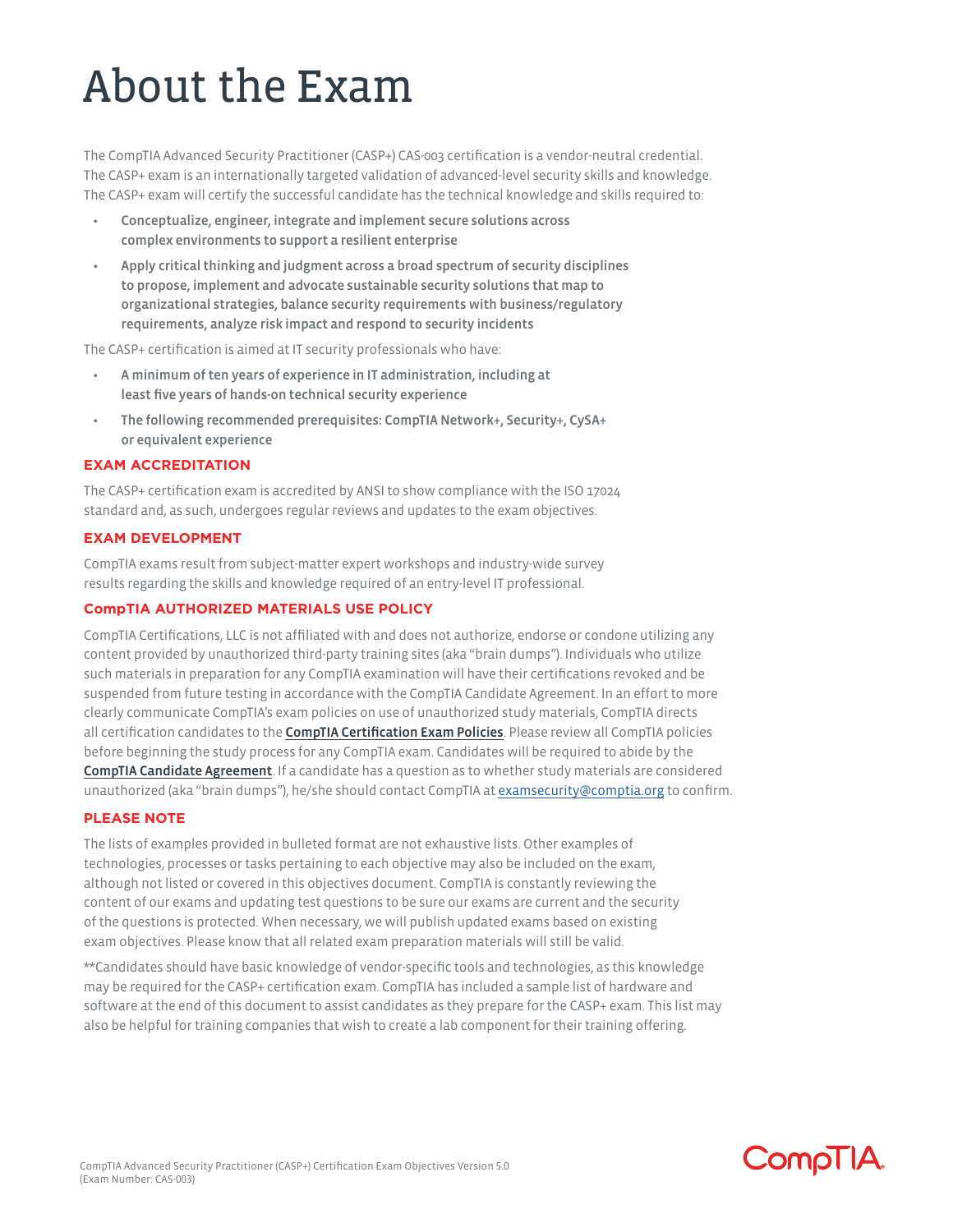### **TEST DETAILS**

| Required exam       | CAS-003                                                                                                                                         |
|---------------------|-------------------------------------------------------------------------------------------------------------------------------------------------|
| Number of questions | Maximum of 90                                                                                                                                   |
| Types of questions  | Multiple choice and performance-based                                                                                                           |
| Length of test      | 165 minutes                                                                                                                                     |
|                     | Recommended experience Ten years of experience in IT administration, including at least<br>five years of hands-on technical security experience |
| Passing score       | Pass/Fail only. No scaled score.                                                                                                                |

### **EXAM OBJECTIVES (DOMAINS)**

The table below lists the domain areas measured by this examination and the approximate extent to which they are represented in the examination:

| <b>DOMAIN</b>                                    | <b>PERCENTAGE OF EXAMINATION</b> |
|--------------------------------------------------|----------------------------------|
| 1.0 Risk Management                              | 19%                              |
| 2.0 Enterprise Security Architecture             | 25%                              |
| 3.0 Enterprise Security Operations               | 20%                              |
| 4.0 Technical Integration of Enterprise Security | 23%                              |
| 5.0 Research, Development and Collaboration      | 13%                              |
| <b>Total</b>                                     | 100%                             |

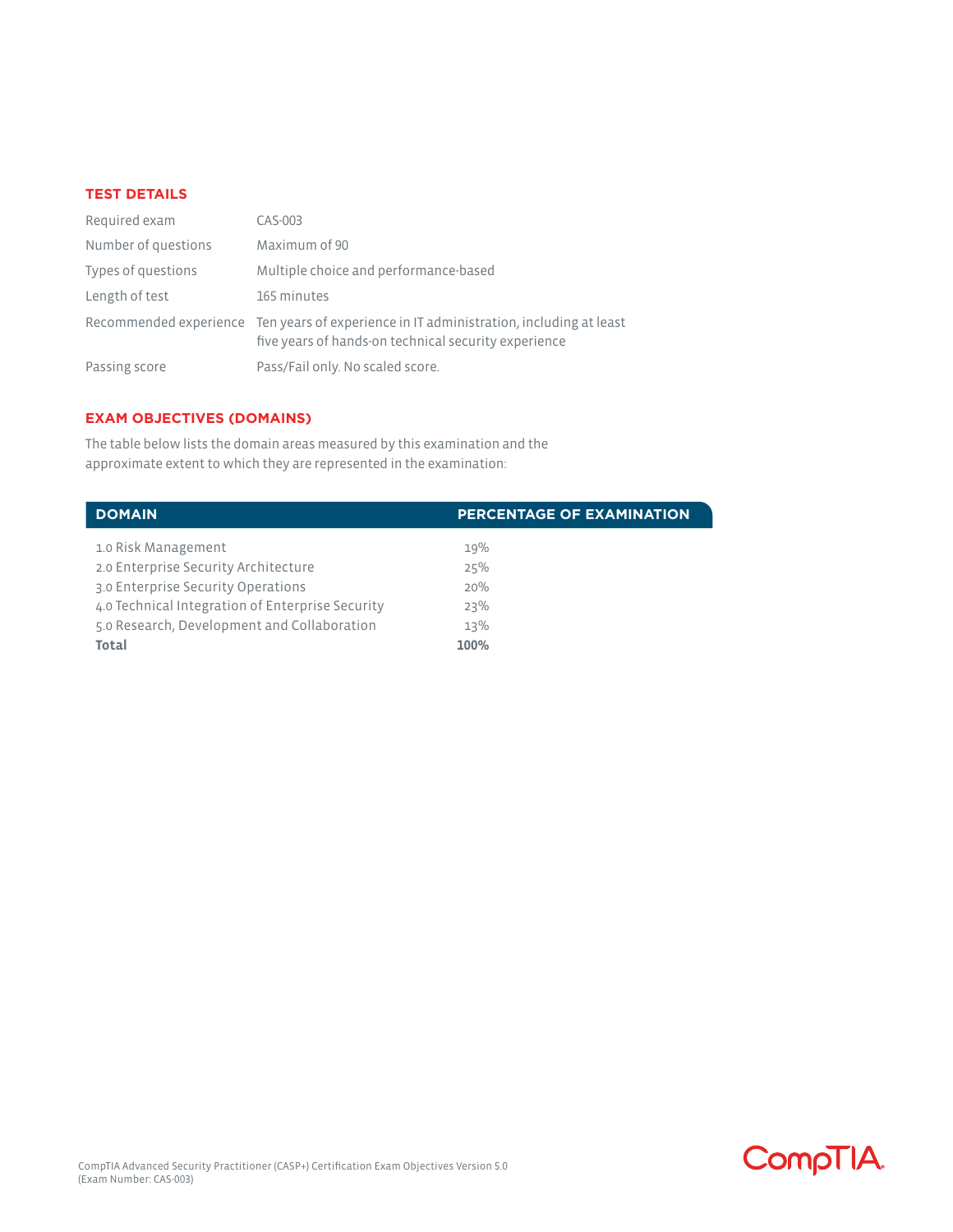# 1.0 Risk Management

 $\mathbf{r}$ 

### Summarize business and industry influences **1.1** and associated security risks.

• Risk management of new products, new technologies and user behaviors

 $\Box$ 

 $\bullet$ 

- New or changing business
- models/strategies
	- Partnerships
	- Outsourcing
	- Cloud
	- Acquisition/merger –
	- divestiture/demerger
		- Data ownership
	- Data reclassification
- Security concerns of integrating diverse industries
	- Rules

- Policies

 $|\vec{.}|$ 

- Regulations
- Export controls
- Legal requirements
- Geography
- Data sovereignty
- Jurisdictions
- Internal and external influences
	- Competitors
	- Auditors/audit findings
	- Regulatory entities
	- Internal and external
	- client requirements
	- Top-level management
- Impact of de-perimeterization (e.g., constantly changing network boundary)
	- Telecommuting
	- Cloud
	- Mobile
	- BYOD
	- Outsourcing
	- Ensuring third-party providers have requisite levels of
	- information security

### Compare and contrast security, privacy policies and **1.2** procedures based on organizational requirements.

### • Policy and process life cycle management

- New business
- New technologies
- Environmental changes
- Regulatory requirements
- Emerging risks
- Support legal compliance and advocacy by partnering with human resources, legal, management and other entities
- Understand common business
- documents to support security
	- Risk assessment (RA)
	- Business impact analysis (BIA)
	- Interoperability agreement (IA) - Interconnection security
	- agreement (ISA)
- Memorandum of
- understanding (MOU)
- Service-level agreement (SLA)
- Operating-level agreement (OLA)
- Non-disclosure agreement (NDA)
- Business partnership agreement (BPA)
- Master service agreement (MSA)
- Research security requirements for contracts
	- Request for proposal (RFP)
	- Request for quote (RFQ)
	- Request for information (RFI)
- Understand general privacy principles for sensitive information
- Support the development of policies containing standard security practices
	- Separation of duties
	- Job rotation
	- Mandatory vacation
	- Least privilege
	- Incident response
	- Forensic tasks
	- Employment and
	- termination procedures
	- Continuous monitoring
	- Training and awareness for users
	- Auditing requirements and frequency
	- Information classification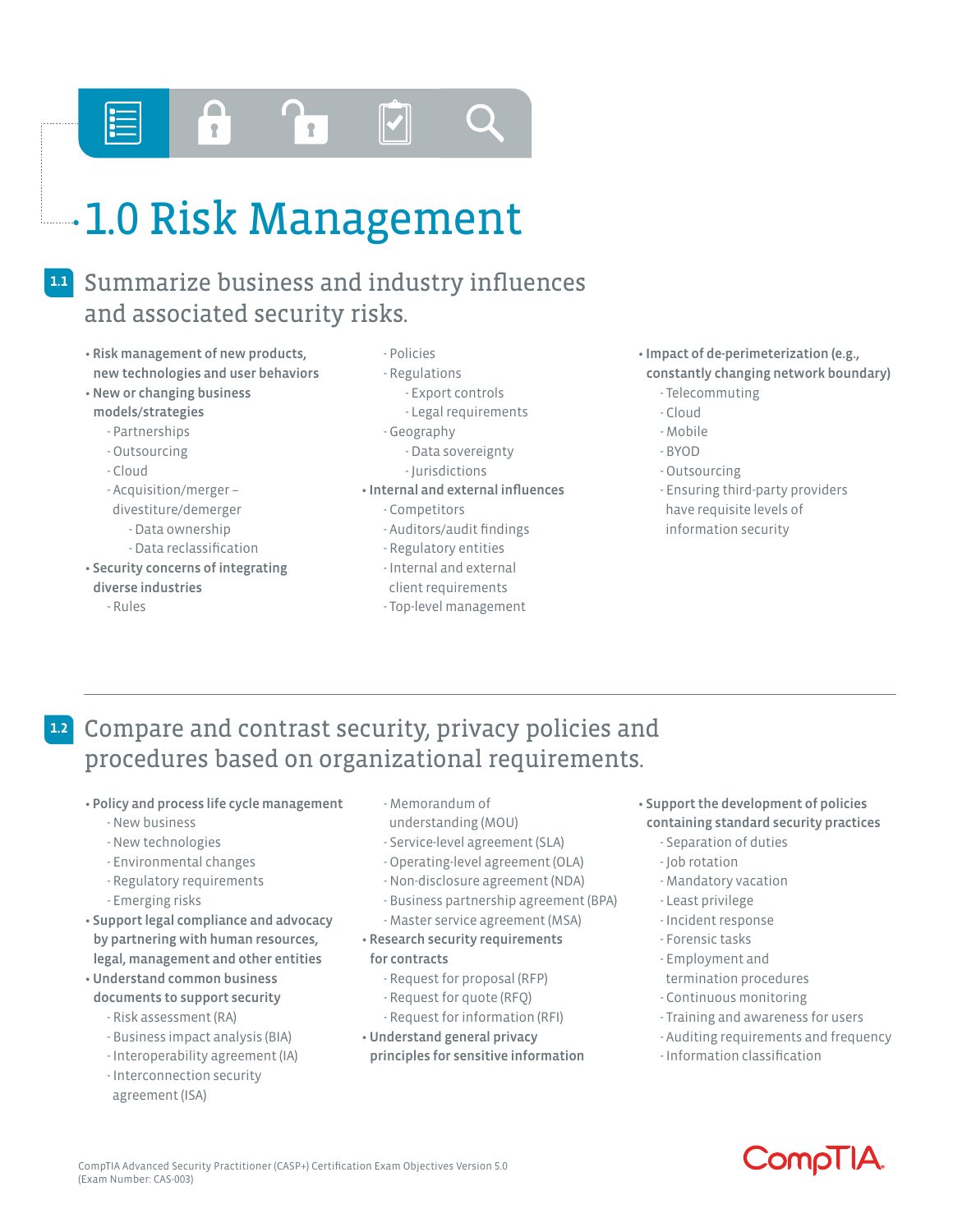### Given a scenario, execute risk mitigation strategies and controls. **1.3**

- Categorize data types by impact levels based on CIA
- Incorporate stakeholder input into CIA impact-level decisions
- Determine minimum-required security controls based on aggregate score
- Select and implement controls based on CIA requirements and organizational policies
- Extreme scenario planning/ worst-case scenario
- Conduct system-specific risk analysis
- Make risk determination based upon known metrics - Magnitude of impact
	- based on ALE and SLE
- Likelihood of threat
	- Motivation
	- Source - ARO
	- Trend analysis
- Return on investment (ROI)
- Total cost of ownership
- Translate technical risks in business terms
- Recommend which strategy should be applied based on risk appetite
	- Avoid
	- Transfer
	- Mitigate
	- Accept
- Risk management processes
	- Exemptions
	- Deterrence
	- Inherent
	- Residual
- Continuous improvement/monitoring
- Business continuity planning
	- RTO
	- $-$  RPO
	- MTTR
	- MTBF
- IT governance
	- Adherence to risk
	- management frameworks
- Enterprise resilience

#### Analyze risk metric scenarios to secure the enterprise. **1.4**

- Review effectiveness of existing security controls
	- Gap analysis
	- Lessons learned
	- After-action reports
- Reverse engineer/deconstruct existing solutions
- Creation, collection and analysis of metrics
	- KPIs
	-
	- KRIs
- Prototype and test multiple solutions
- Create benchmarks and compare to baselines
- Analyze and interpret trend data to anticipate cyber defense needs

### • Analyze security solution metrics and attributes to ensure they meet business needs

- Performance
- Latency
- Scalability
- Capability
- Usability
- Maintainability
- Availability
- Recoverability
- ROI
- TCO
- Use judgment to solve problems where the most secure solution is not feasible

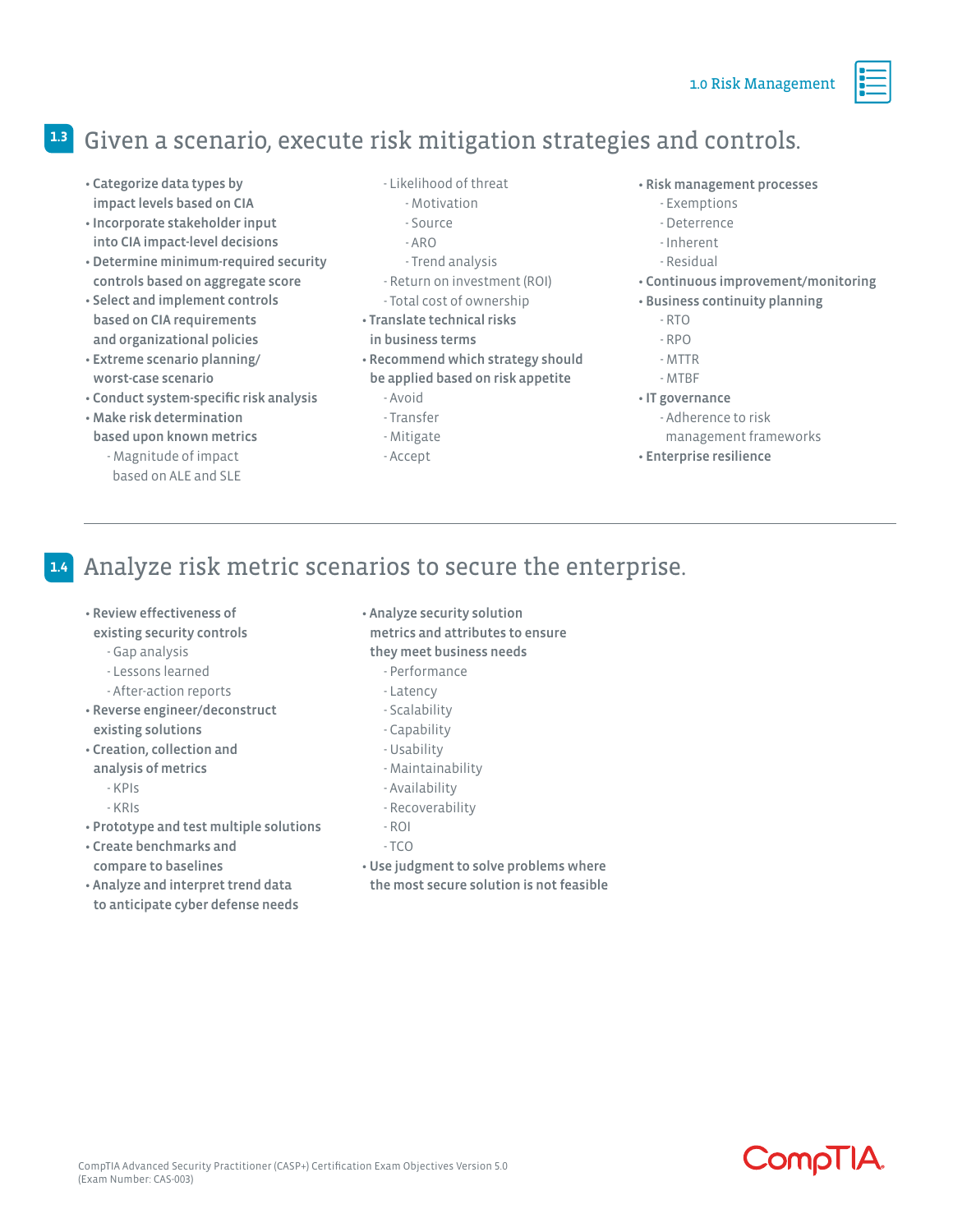## 2.0 Enterprise Security Architecture

 $\bm{\triangledown}$ 

 $\mathbf{P}$ 

### Analyze a scenario and integrate network and security components, concepts and architectures to meet security requirements. **2.1**

• Physical and virtual network and security devices

 $\bullet$ 

- UTM
- IDS/IPS
- NIDS/NIPS
- INE
- NAC
- SIEM
- Switch
- Firewall
- Wireless controller
- Router
- Proxy
- Load balancer
- HSM
- MicroSD HSM
- Application and protocol-aware
- technologies
	- WAF
	- Firewall
	- Passive vulnerability scanners
	- DAM
- Advanced network design
- (wired/wireless)
	- Remote access
		- VPN
		- IPSec
		- SSL/TLS
		- SSH
		- RDP
		- VNC
		- VDI
		- Reverse proxy
- IPv4 and IPv6 transitional
- technologies
- Network authentication methods
- 802.1x
- Mesh networks
- Placement of fixed/mobile devices
- Placement of hardware and applications

### • Complex network security

- solutions for data flow
- DLP
- Deep packet inspection
- Data flow enforcement
- Network flow (S/flow)
- Data flow diagram
- Secure configuration and baselining of networking and security components
- Software-defined networking
- Network management
- and monitoring tools
	- Alert definitions and rule writing
	- Tuning alert thresholds
	- Alert fatigue
- Advanced configuration of routers,
- switches and other network devices
	- Transport security
	- Trunking security
	- Port security
	- Route protection
	- DDoS protection
	- Remotely triggered sinkhole
	- (previously known as
	- remotely triggered black hole)
- Security zones
	- Screened subnet (previously
	- known as demilitarized zone)
	- Separation of critical assets
	- Network segmentation
- Network access control
	- Quarantine/remediation
	- Persistent/volatile or
	- non-persistent agent
	- Agent vs. agentless

### • Network-enabled devices

- System on a chip (SoC)
- Building/home automation systems
- IP video
- HVAC controllers
- Sensors
- Physical access control systems
	- A/V systems
	- Scientific/industrial equipment
- Critical infrastructure
	- Supervisory control and
	- data acquisition (SCADA)
	- Industrial control systems (ICS)

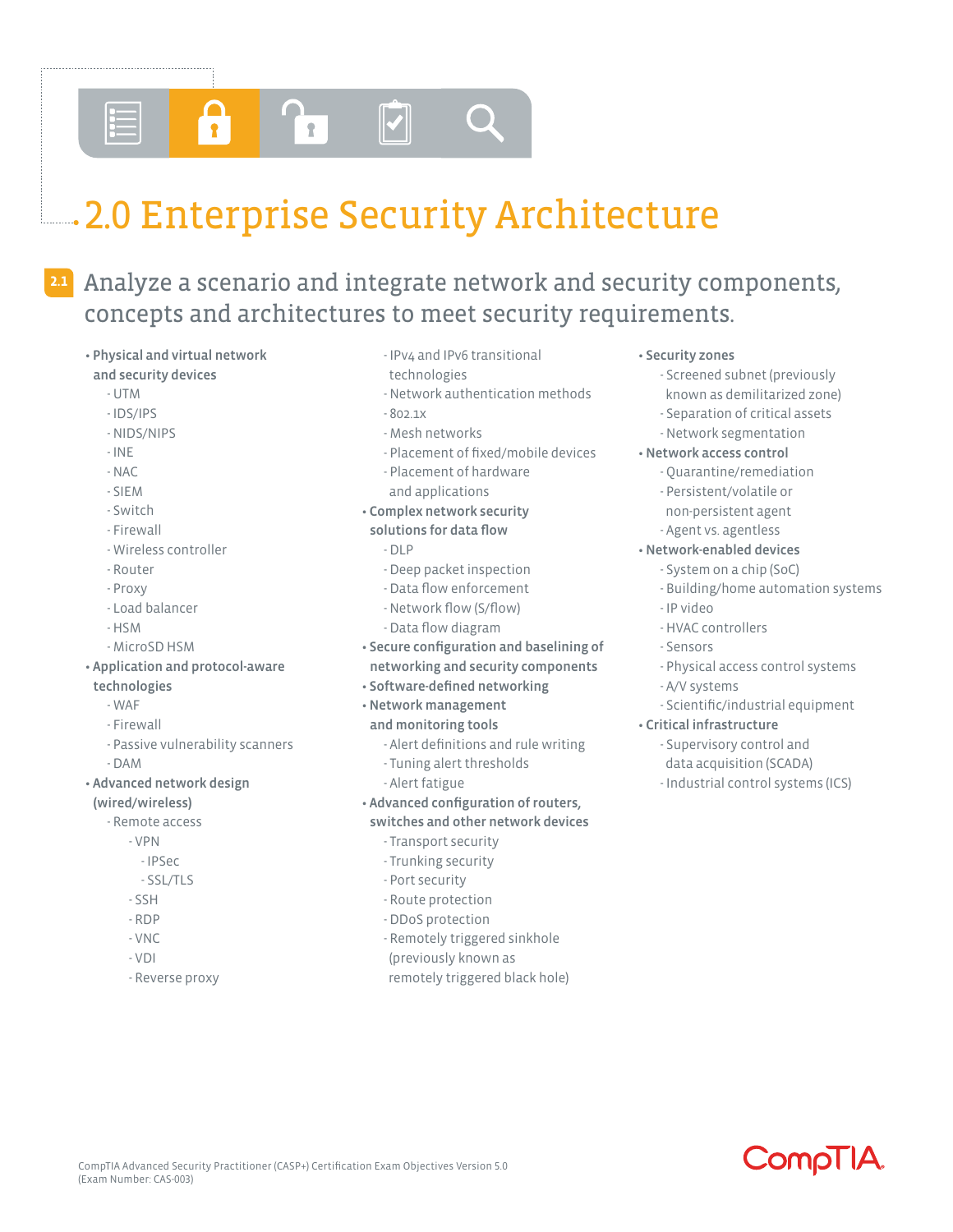### Analyze a scenario to integrate security controls for **2.2** host devices to meet security requirements.

|  |  | · Trusted OS (e.g., how and when to use it) |  |  |  |  |  |  |
|--|--|---------------------------------------------|--|--|--|--|--|--|
|--|--|---------------------------------------------|--|--|--|--|--|--|

- SELinux
- SEAndroid
- TrustedSolaris
- Least functionality
- Endpoint security software
	- Anti-malware
	- Antivirus
	- Anti-spyware
	- Spam filters
	- Patch management
	- HIPS/HIDS
	- Data loss prevention
	- Host-based firewalls
	- Log monitoring
	- Endpoint detection response
- Host hardening
	- Standard operating environment/ configuration baselining
	- Application allow list
		- and deny list
- Security/group policy implementation
- Command shell restrictions
- Patch management
	- Manual
	- Automated
	- Scripting and replication
- Configuring dedicated interfaces
	- Out-of-band management
	- ACLs
	- Management interface
	- Data interface
- External I/O restrictions
	- USB
	- Wireless
	- Bluetooth
	- NFC
	- IrDA
	- RF
	- 802.11
	- RFID
	- Drive mounting
- Drive mapping
- Webcam
- Recording mic
- Audio output
- SD port
- HDMI port
- File and disk encryption
- Firmware updates
- Boot loader protections
	- Secure boot
	- Measured launch
	- Integrity measurement architecture
	- BIOS/UEFI
	- Attestation services
	- TPM
- Vulnerabilities associated with hardware
- Terminal services/application delivery services

Compl IA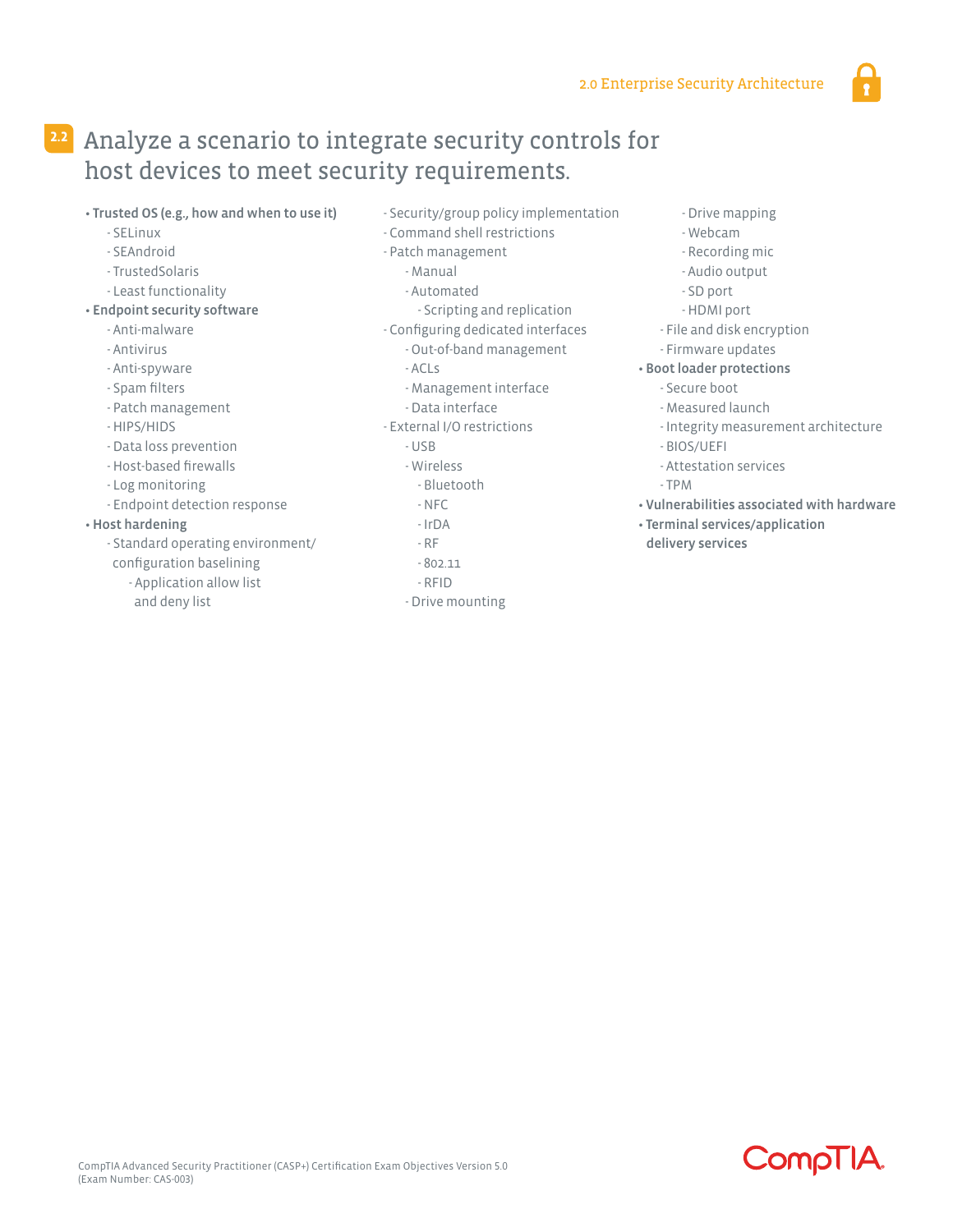### Analyze a scenario to integrate security controls for mobile and **2.3** small form factor devices to meet security requirements.

- Enterprise mobility management
	- Containerization
	- Configuration profiles and payloads
	- Personally owned, corporate-enabled
	- Application wrapping
	- Remote assistance access
		- VNC
		- Screen mirroring
	- Application, content
	- and data management
	- Over-the-air updates
	- (software/firmware)
	- Remote wiping
	- SCEP
	- BYOD
	- COPE
	- VPN
	- Application permissions
	- Side loading
	- Unsigned apps/system apps
	- Context-aware management
		- Geolocation/geofencing
		- User behavior
		- Security restrictions
		- Time-based restrictions

#### • Security implications/privacy concerns

- Data storage

- Non-removable storage
- Removable storage
- Cloud storage
- Transfer/backup data
- to uncontrolled storage
- USB OTG
- Device loss/theft
- Hardware anti-tamper
- eFuse
- TPM
- Rooting/jailbreaking
- Push notification services
- Geotagging
- Encrypted instant messaging apps
- Tokenization
- OEM/carrier Android fragmentation
- Mobile payment
	- NFC-enabled
	- Inductance-enabled
	- Mobile wallet
	- Peripheral-enabled payments
	- (credit card reader)
- Tethering
	- USB
	- Spectrum management
	- Bluetooth 3.0 vs. 4.1
- Authentication
	- Swipe pattern
	- Gesture
	- Pin code
	- Biometric
	- Facial
	- Fingerprint
	- Iris scan
- Malware
- Unauthorized domain bridging
- Baseband radio/SOC
- Augmented reality
- SMS/MMS/messaging
- Wearable technology
	- Devices
		- Cameras
		- Watches
		- Fitness devices
		- Glasses
		- Medical sensors/devices
		- Headsets
	- Security implications
		- Unauthorized remote activation/ deactivation of devices or features
		- Encrypted and unencrypted
		- communication concerns
		- Physical reconnaissance
		- Personal data theft
		- Health privacy
		- Digital forensics of collected data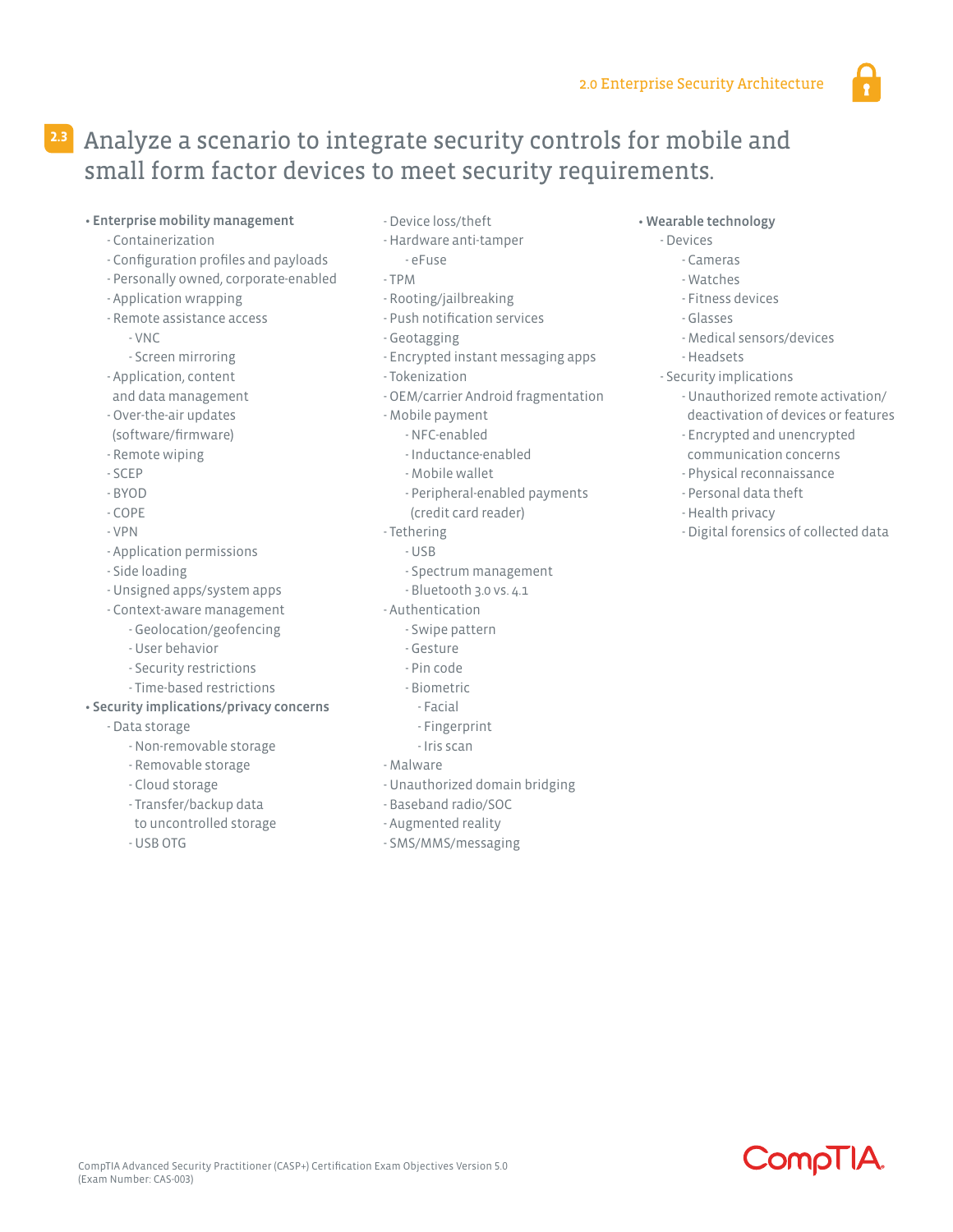### Given software vulnerability scenarios, select **2.4** appropriate security controls.

- Application security design considerations
	- Secure: by design, by
	- default, by deployment
- Specific application issues
	- Unsecure direct object references - XSS
	- Cross-site request forgery (CSRF)
	- Click-jacking
	- Session management
	- Input validation
	- SQL injection
	- Improper error and
	- exception handling - Privilege escalation
	-
	- Improper storage of sensitive data
	- Fuzzing/fault injection
	- Secure cookie storage and transmission
	- Buffer overflow
	- Memory leaks
	- Integer overflows
	- Race conditions
		- Time of check
		- Time of use
	- Resource exhaustion
	- Geotagging
	- Data remnants
	- Use of third-party libraries
	- Code reuse
- Application sandboxing
- Secure encrypted enclaves
- Database activity monitor
- Web application firewalls
- Client-side processing vs.
- server-side processing
	- JSON/REST
	- Browser extensions
		- ActiveX
		- Java applets
	- HTML5
	- AJAX
	- SOAP
	- State management
	- JavaScript
- Operating system vulnerabilities
- Firmware vulnerabilities

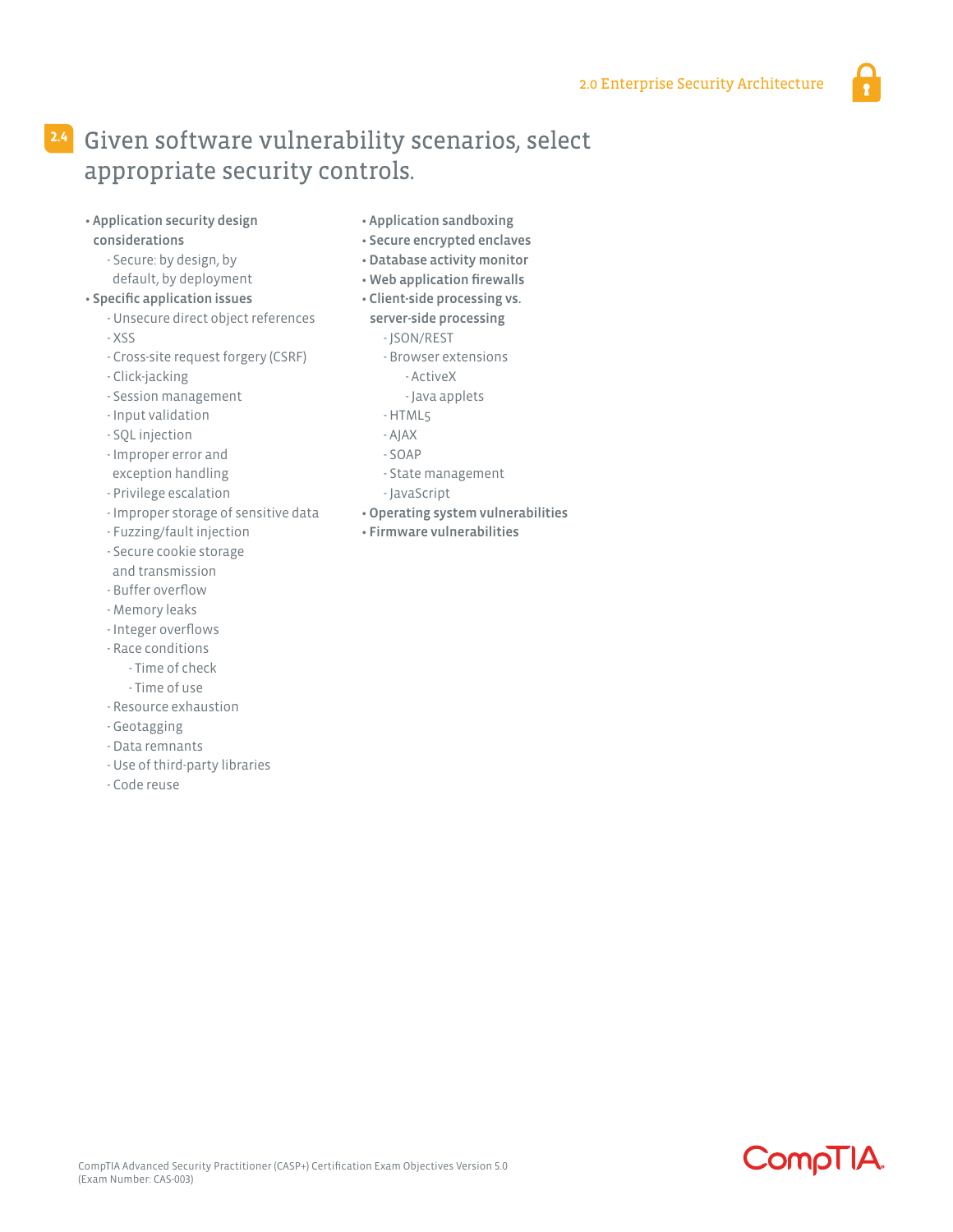

## 3.0 Enterprise Security Operations

### Given a scenario, conduct a security assessment **3.1** using the appropriate methods.

### • Methods

- Malware sandboxing
- Memory dumping, runtime debugging
- Reconnaissance
- Fingerprinting
- Code review
- Social engineering
- Pivoting
- Open source intelligence
	- Social media
		- Whois
- Routing tables
- DNS records
- Search engines

### • Types

- Penetration testing
	- Unknown environment
	- Known environment
	- Partially known environment
- Vulnerability assessment
- Self-assessment
	- Tabletop exercises
- Internal and external audits
- Color team exercises
	- Red team
		- Blue team
		- White team

### Analyze a scenario or output, and select the **3.2** appropriate tool for a security assessment.

#### • Network tool types

- Port scanners
- Vulnerability scanners
- Protocol analyzer
	- Wired
	- Wireless
- SCAP scanner
- 
- Network enumerator
- Fuzzer
- HTTP interceptor
- Exploitation tools/frameworks
- Visualization tools
- Log reduction and analysis tools

### • Host tool types

- Password cracker
- Vulnerability scanner
- Command line tools
- Local exploitation tools/frameworks
- SCAP tool
- File integrity monitoring
- Log analysis tools
- Antivirus
- Reverse engineering tools
- Physical security tools
	- Lock picks
	- RFID tools
	- IR camera

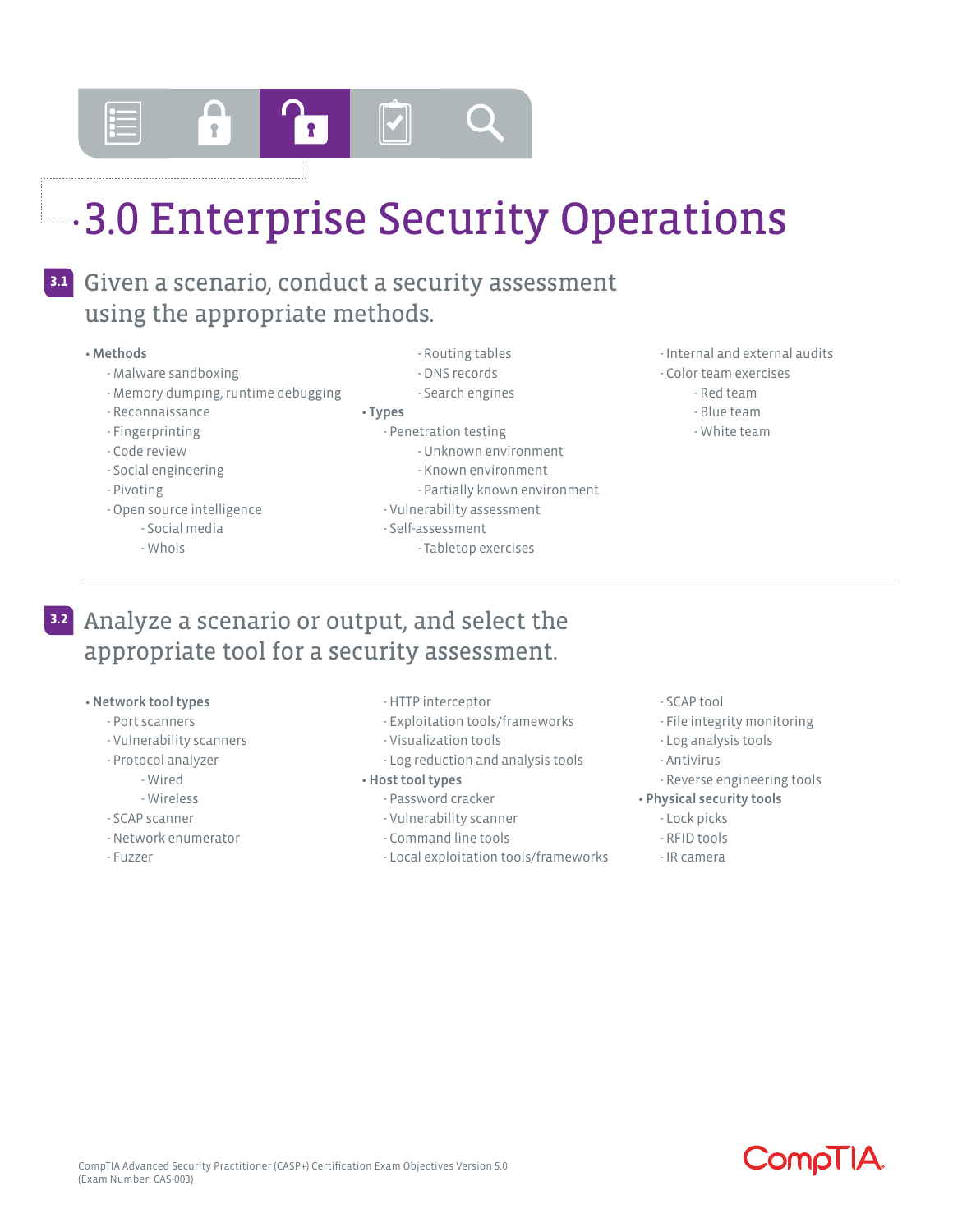### Given a scenario, implement incident response and recovery procedures. **3.3**

#### • E-discovery

#### • Incident response support tools - dd

- tcpdump - nbtstat - netstat - nc (Netcat) - memdump

- Electronic inventory and asset control - Data retention policies
- 
- Data recovery and storage
- Data ownership
- Data handling
- Legal holds

### • Data breach

- Detection and collection
- Data analytics
- Mitigation
	- Minimize
	- Isolate
- Recovery/reconstitution
- Response
- Disclosure
- Facilitate incident detection

### and response

- Hunt teaming
- Heuristics/behavioral analytics
- Establish and review system,
- audit and security logs

### • Incident and emergency response

- Chain of custody
- Forensic analysis of compromised system
- Continuity of operations
- Disaster recovery
- Incident response team
- Order of volatility

(Exam Number: CAS-003)

- tshark - foremost

### • Severity of incident or breach

- Scope
- Impact
- Cost
- Downtime
- Legal ramifications
- Post-incident response
	- Root-cause analysis
	- Lessons learned
	- After-action report

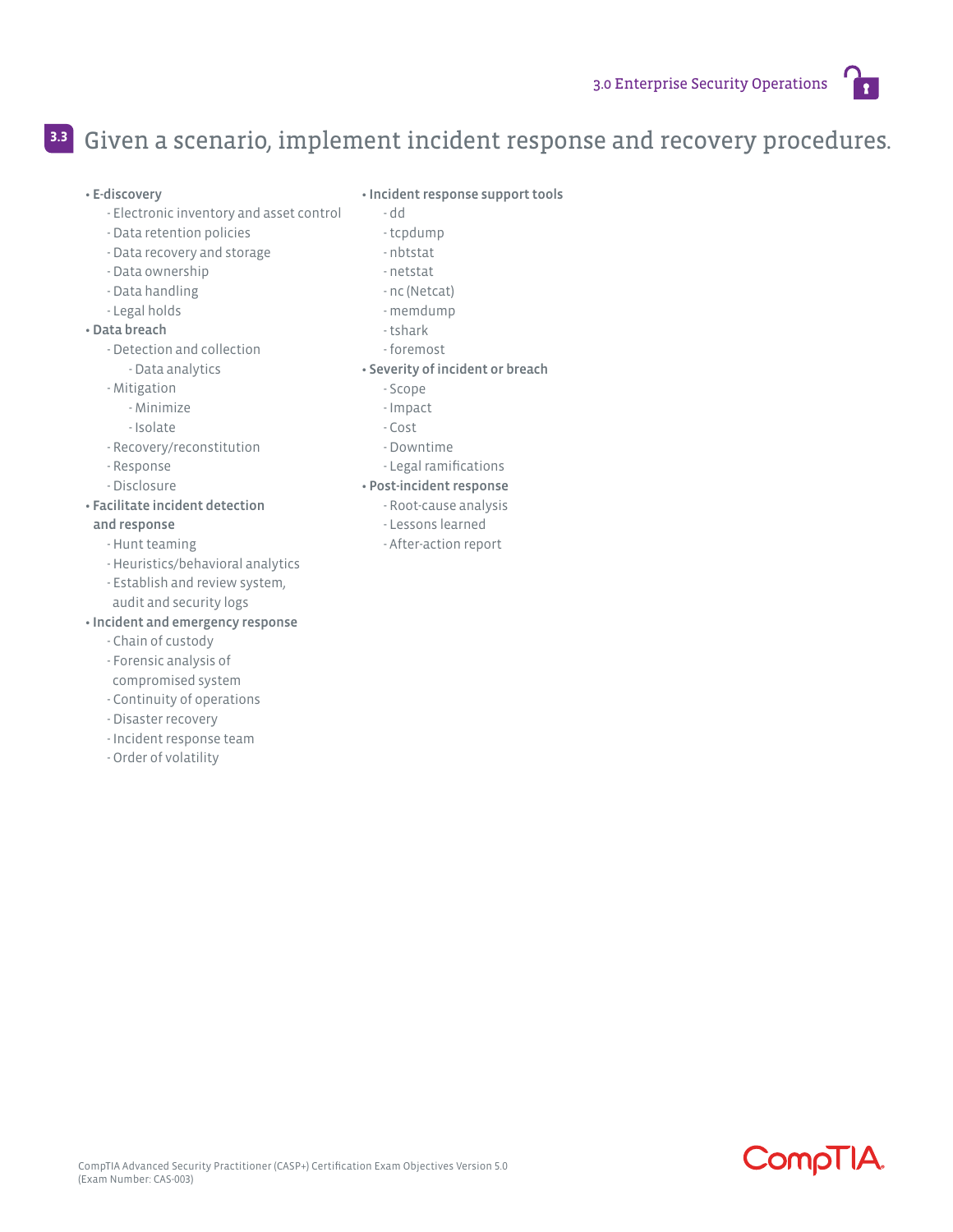$\blacksquare$  $\boldsymbol{\nabla}$  $\overline{R}$  $\hat{r}$ 

## 4.0 Technical Integration of Enterprise Security

### Given a scenario, integrate hosts, storage, networks and **4.1** applications into a secure enterprise architecture.

• Adapt data flow security to meet changing business needs

### • Standards

- Open standards
- Adherence to standards
- Competing standards
- Lack of standards
- De facto standards

### • Interoperability issues

- Legacy systems and
- software/current systems
- Application requirements
- Software types
	- In-house developed
	- Commercial
	- Tailored commercial
	- Open source
- Standard data formats
- Protocols and APIs

### • Resilience issues

- Use of heterogeneous components
- Course of action
- automation/orchestration
- Distribution of critical assets
- Persistence and non-
- persistence of data
- Redundancy/high availability
- Assumed likelihood of attack

### • Data security considerations

- Data remnants
- Data aggregation
- Data isolation
- Data ownership
- Data sovereignty
- Data volume

### • Resources provisioning

- and deprovisioning
	- Users
	- Servers
	- Virtual devices
	- Applications
	- Data remnants
- Design considerations during mergers, acquisitions and demergers/divestitures
- Network secure segmentation
- and delegation
- Logical deployment diagram and corresponding physical deployment diagram of all relevant devices
- Security and privacy considerations of storage integration
- Security implications of integrating
- enterprise applications
	- CRM
	- ERP
	- CMDB
	- CMS
	- Integration enablers
		- Directory services
		- DNS
		- SOA
		- ESB

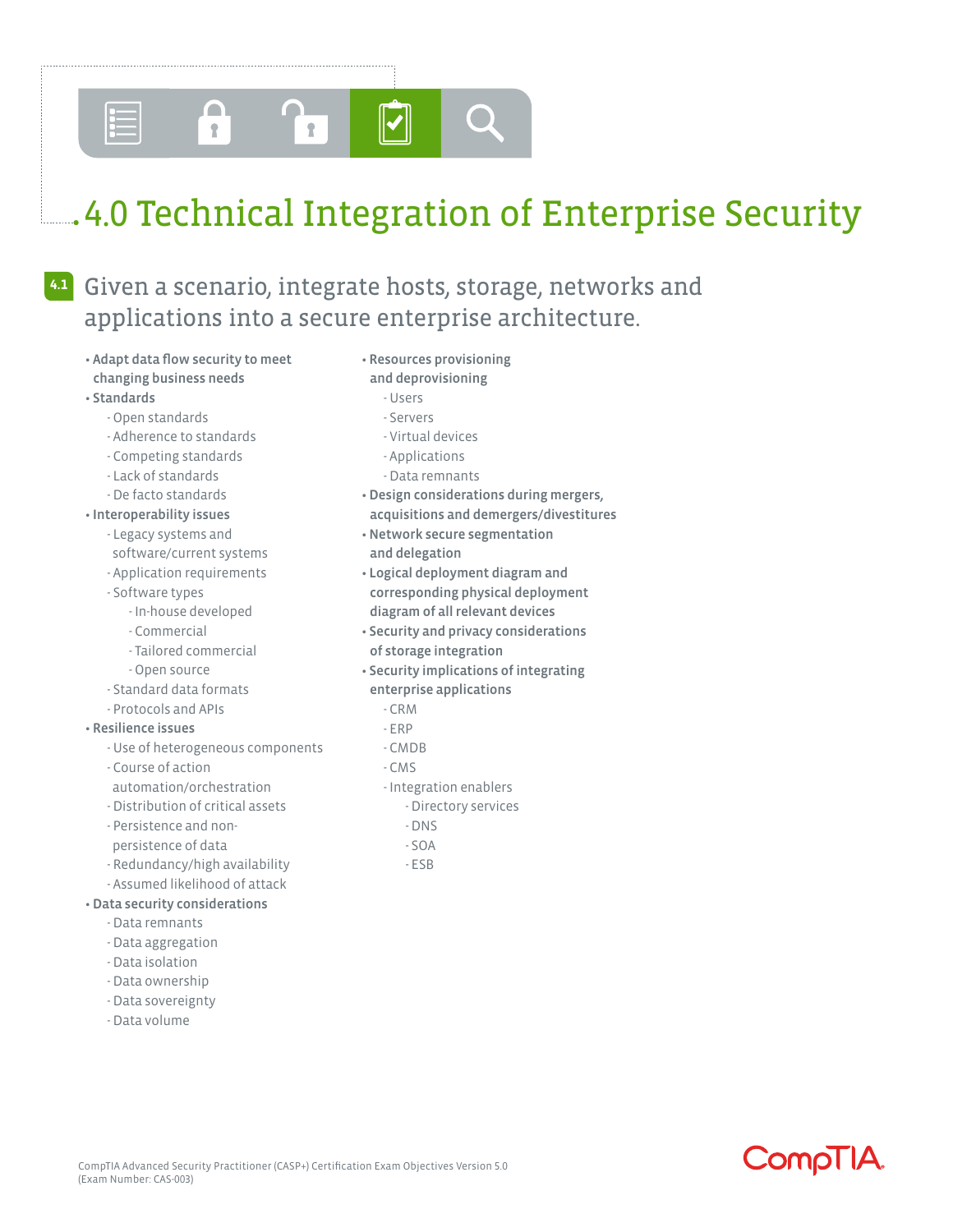- Given a scenario, integrate cloud and virtualization **4.2** technologies into a secure enterprise architecture.
	- Technical deployment models (outsourcing/insourcing/ managed services/partnership)

- Cloud and virtualization considerations and hosting options
	- Public
	- Private
	- Hybrid
	- Community
	- Multi-tenancy
	- Single tenancy
	-
- On-premise vs. hosted - Cloud service models
	- SaaS
	-
	- IaaS
	- PaaS

### • Security advantages and disadvantages of virtualization

- Type 1 vs. Type 2 hypervisors
- Container-based
- vTPM
- Hyperconverged infrastructure
- Virtual desktop infrastructure
- Secure enclaves and volumes

### • Cloud augmented security services

- Anti-malware
- Vulnerability scanning
- Sandboxing
- Content filtering
- Cloud security broker
- Security as a service
- Managed security service providers

• Vulnerabilities associated with comingling of hosts with different security requirements

- VMEscape
- Privilege elevation
- Live VM migration
- Data remnants
- Data security considerations
	- Vulnerabilities associated with a single server hosting multiple data types
	- Vulnerabilities associated with a single platform hosting multiple data types/owners on multiple virtual machines
- Resources provisioning and deprovisioning
	- Virtual devices
	- Data remnants

Given a scenario, integrate and troubleshoot advanced **4.3** authentication and authorization technologies to support enterprise security objectives.

#### • Authentication

- Certificate-based authentication
- Single sign-on
- 802.1x
- Context-aware authentication
- Push-based authentication
- Authorization
	- OAuth
	- XACML
	- SPML
- Attestation
- Identity proofing

#### • Identity propagation

- Federation
	- SAML
	- OpenID
	- Shibboleth
	- WAYF
- Trust models
	- RADIUS configurations
	- LDAP
	- AD

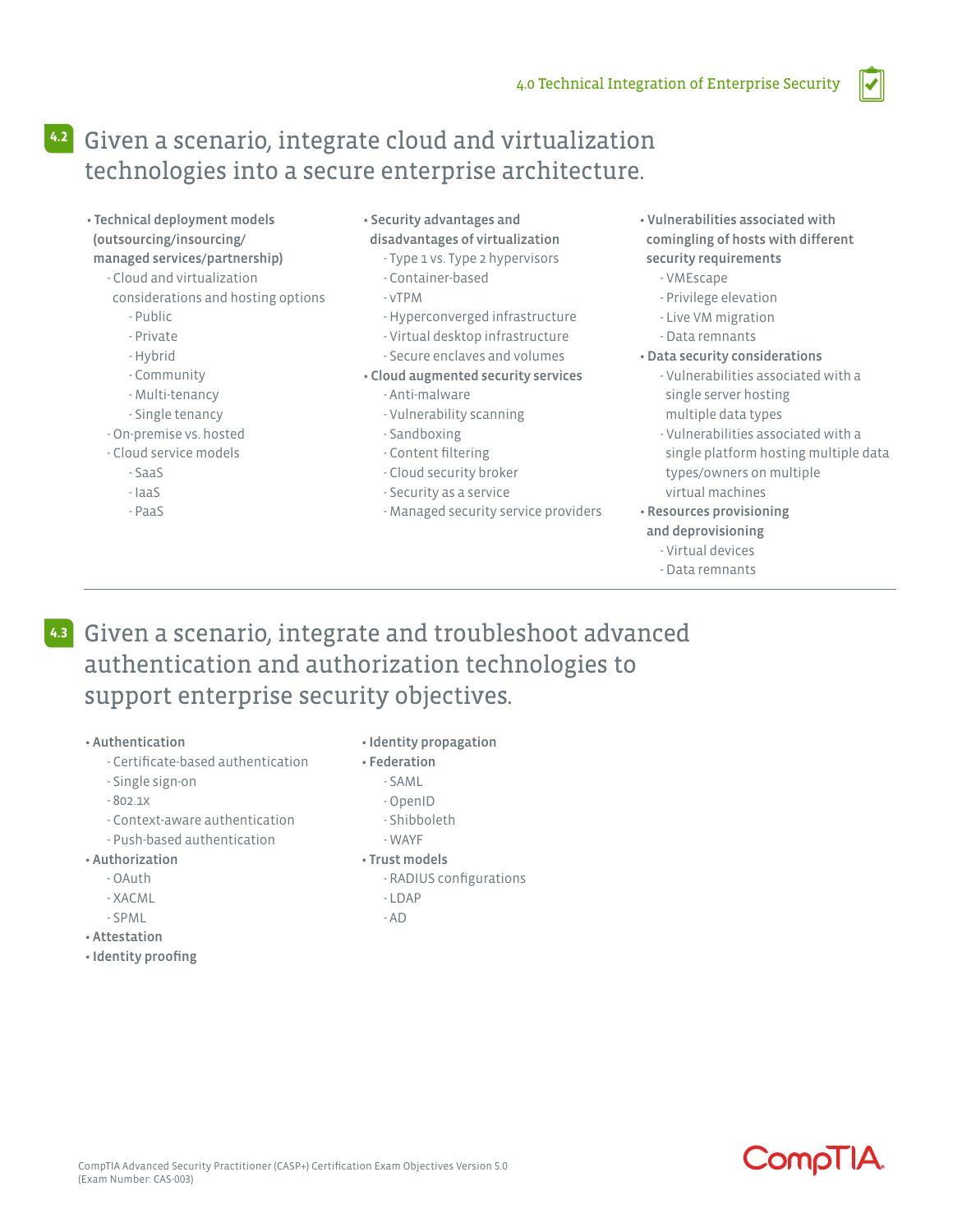### Given a scenario, implement cryptographic techniques. **4.4**

#### • Techniques

- Key stretching
- Hashing
- Digital signature
- Message authentication
- Code signing
- Pseudo-random number generation
- Perfect forward secrecy
- Data-in-transit encryption
- Data-in-memory/processing
- Data-at-rest encryption
	- Disk
	- Block
	- File
	- Record
- Steganography

#### • Implementations

- Crypto modules
- Crypto processors
- Cryptographic service providers
- DRM
- Watermarking
- GPG
- SSL/TLS
- SSH
- S/MIME
- Cryptographic applications and
- proper/improper implementations - Strength
	-
	- Performance
	- Feasibility to implement
	- Interoperability
- Stream vs. block
- PKI
	- Wild card
	- OCSP vs. CRL
	- Issuance to entities
	- Key escrow
	- Certificate
	- Tokens
	- Stapling
	- Pinning
- Cryptocurrency/blockchain
- Mobile device encryption considerations
- Elliptic curve cryptography
	- P-256 vs. P-384 vs. P521

### Given a scenario, select the appropriate control to secure **4.5** communications and collaboration solutions.

#### • Remote access

- Resource and services
- Desktop and application sharing
- Remote assistance
- Unified collaboration tools
	- Conferencing
		- Web
		- Video
		- Audio
	- Storage and document
	- collaboration tools
	- Unified communication
- Instant messaging
- Presence
- Email
- Telephony and VoIP integration
- Collaboration sites
	- Social media
	- Cloud-based



- -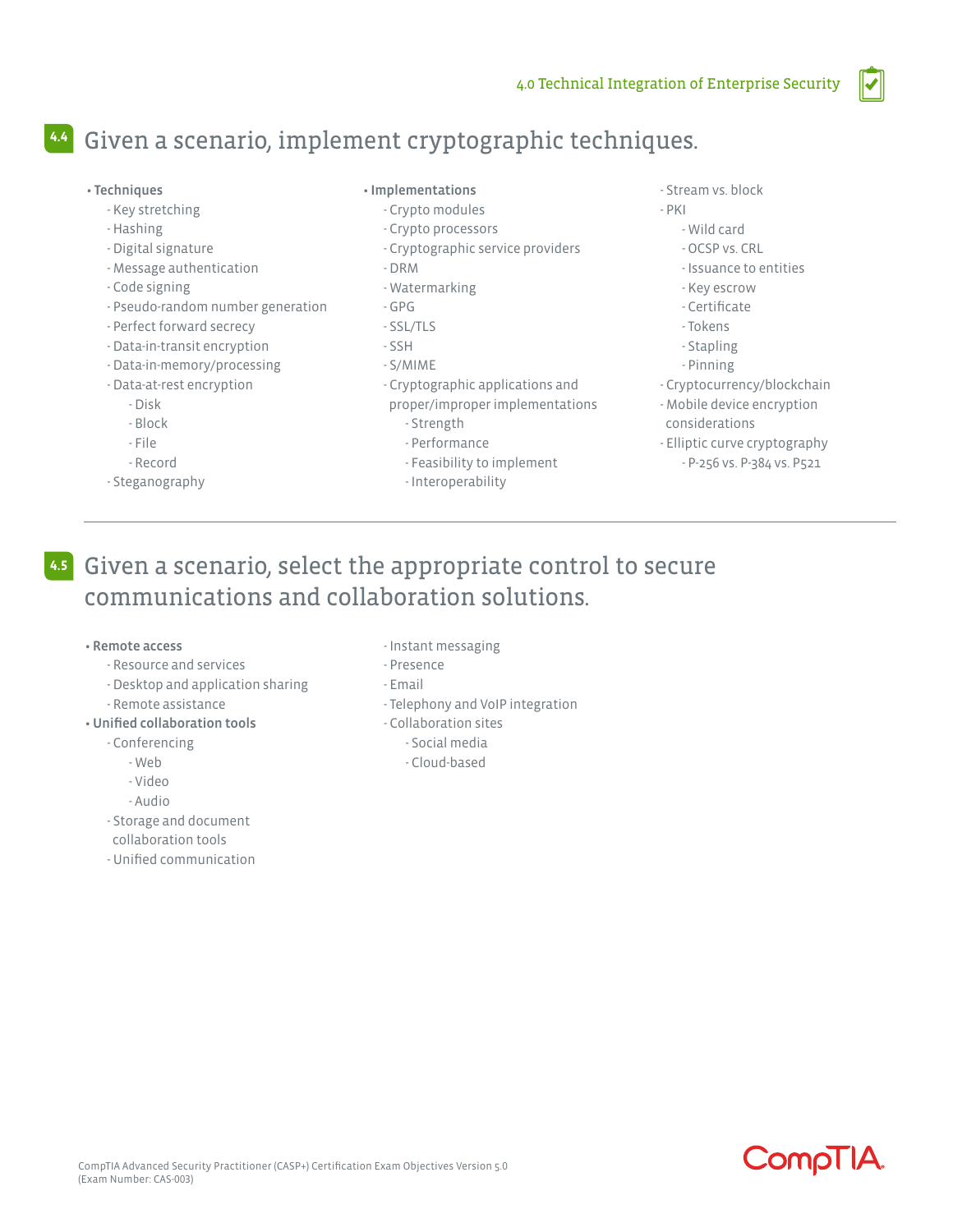

## 5.0 Research, Development and Collaboration

### Given a scenario, apply research methods to determine **5.1** industry trends and their impact to the enterprise.

### • Perform ongoing research

- Best practices
- New technologies, security systems and services
- Technology evolution (e.g., RFCs, ISO)
- Threat intelligence
	- Latest attacks
	- Knowledge of current
	- vulnerabilities and threats - Zero-day mitigation
	- controls and remediation
	- Threat model

#### • Research security implications of emerging business tools

- Evolving social media platforms
- Integration within the business
- Big Data
- AI/machine learning
- Global IA industry/community
	- Computer emergency
	- response team (CERT)
	- Conventions/conferences
	- Research consultants/vendors
	- Threat actor activities
	- Emerging threat sources

### Given a scenario, implement security activities **5.2** across the technology life cycle.

### • Systems development life cycle

- Requirements
- Acquisition
- Test and evaluation
- Commissioning/decommissioning
- Operational activities
	- Monitoring
	- Maintenance
	- Configuration and
	- change management
- Asset disposal
- Asset/object reuse

### • Software development life cycle

- Application security frameworks
- Software assurance
	- Standard libraries
	- Industry-accepted approaches
	- Web services security (WS-security)
- Forbidden coding techniques
- NX/XN bit use
- ASLR use
- Code quality
- Code analyzers
- Fuzzer
- Static
- Dynamic
- Development approaches
	- DevOps
	- Security implications of
	- agile, waterfall and spiral software development
	- methodologies
	- Continuous integration - Versioning
- Secure coding standards
- Documentation
- Security requirements
- traceability matrix (SRTM)
- Requirements definition
- System design document
- Testing plans
- Validation and acceptance testing
	- Regression
	- User acceptance testing
	- Unit testing
	- Integration testing
	- Peer review
- Adapt solutions to address:
	- Emerging threats
	- Disruptive technologies
	- Security trends
- Asset management (inventory control)

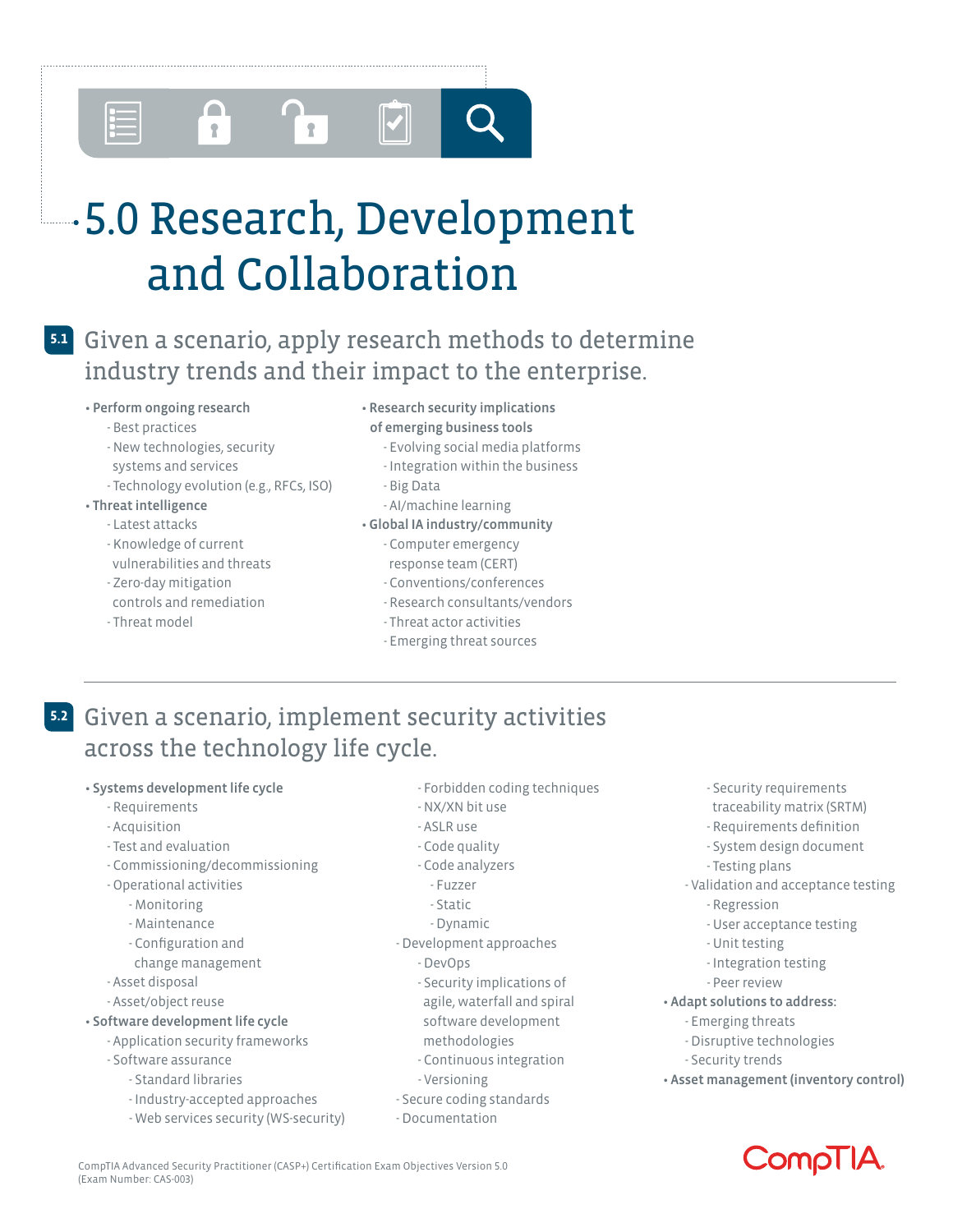### Explain the importance of interaction across diverse **5.3** business units to achieve security goals.

- Interpreting security requirements and goals to communicate with stakeholders from other disciplines
	- Sales staff
	- Programmer
	- Database administrator
	- Network administrator
	- Management/executive management
	- Financial
	- Human resources
	- Emergency response team
	- Facilities manager
	- Physical security manager
	- Legal counsel
- Provide objective guidance and impartial recommendations to staff and senior management on
- security processes and controls
- Establish effective collaboration within teams to implement secure solutions
- Governance, risk and
- compliance committee

CompTIA.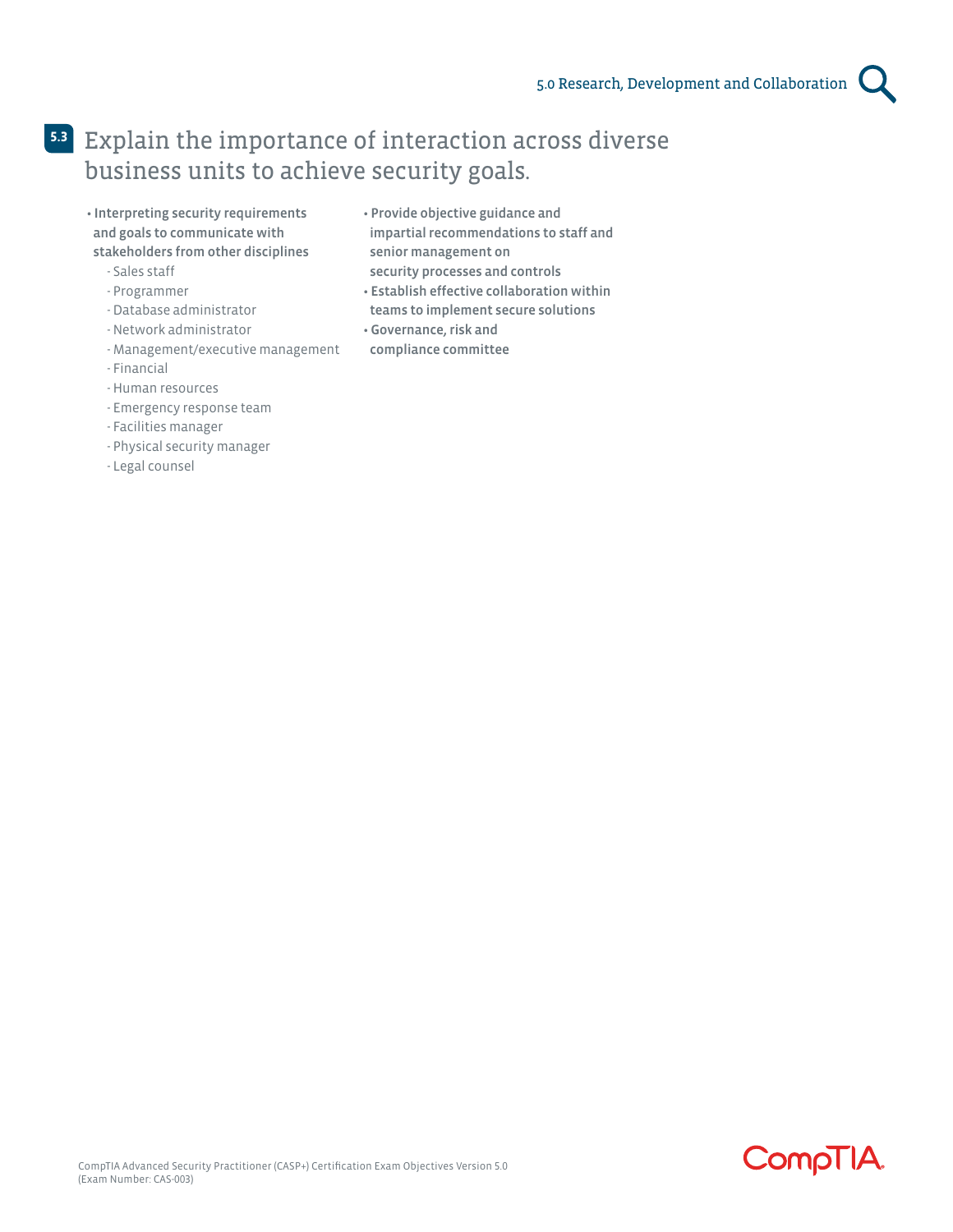## CASP+ Acronyms

The following is a list of acronyms that appear on the CASP+ exam. Candidates are encouraged to review the complete list and attain a working knowledge of all listed acronyms as part of a comprehensive exam preparation program.

| <b>ACRONYM</b> | <b>SPELLED OUT</b>                           | <b>ACRONYM</b> | <b>SPELLED OUT</b>                          |
|----------------|----------------------------------------------|----------------|---------------------------------------------|
| 2FA            | Two-Factor Authentication                    | <b>CIA</b>     | Confidentiality, Integrity and Availability |
| 3DES           | Triple Digital Encryption Standard           | <b>CIFS</b>    | Common Internet File System                 |
| <b>AAA</b>     | Authentication, Authorization and Accounting | <b>CIRT</b>    | Computer Incident Response Team             |
| AAR            | After Action Report                          | <b>CISO</b>    | Chief Information Security Officer          |
| ACL            | <b>Access Control List</b>                   | <b>CLI</b>     | Command Line Interface                      |
| <b>AD</b>      | <b>Active Directory</b>                      | <b>CMDB</b>    | Configuration Management Database           |
| <b>AES</b>     | Advanced Encryption Standard                 | CMS            | Content Management System                   |
| AH             | Authentication Header                        | COOP           | Continuity of Operations                    |
| AJAX           | Asynchronous JavaScript and XML              | COPE           | Corporate Owned, Personally Enabled         |
| ALE            | Annualized Loss Expectancy                   | COTS           | Commercial Off-the-Shelf                    |
| AP             | <b>Access Point</b>                          | CRC            | Cyclical Redundancy Check                   |
| <b>API</b>     | Application Programming Interface            | CredSSP        | Credential Security Support Provider        |
| APT            | Advanced Persistent Threat                   | CRL            | Certification Revocation List               |
| <b>ARO</b>     | Annualized Rate of Occurrence                | <b>CRM</b>     | Customer Resource Management                |
| ARP            | Address Resolution Protocol                  | <b>CSP</b>     | Cloud Service Provider                      |
| <b>ASLR</b>    | Address Space Layout Randomization           | <b>CSP</b>     | Cryptographic Service Provider              |
| AUP            | Acceptable Use Policy                        | <b>CSRF</b>    | Cross-Site Request Forgery                  |
| AV             | Antivirus                                    | <b>CTR</b>     | Counter Mode                                |
| B2B            | <b>Business-to-Business</b>                  | <b>CVE</b>     | Collaborative Virtual Environment           |
| <b>BCP</b>     | <b>Business Continuity Planning</b>          | CYOD           | Choose Your Own Device                      |
| <b>BGP</b>     | Border Gateway Protocol                      | <b>DAC</b>     | Discretionary Access Control                |
| <b>BIA</b>     | <b>Business Impact Analysis</b>              | <b>DAM</b>     | Database Activity Monitoring                |
| <b>BIOS</b>    | Basic Input/Output System                    | <b>DAR</b>     | Data at Rest                                |
| <b>BPA</b>     | <b>Business Partnership Agreement</b>        | <b>DDoS</b>    | Distributed Denial of Service               |
| <b>BPM</b>     | <b>Business Process Management</b>           | <b>DEP</b>     | Data Execution Prevention                   |
| <b>BYOD</b>    | Bring Your Own Device                        | <b>DES</b>     | Digital Encryption Standard                 |
| CA             | Certificate Authority                        | <b>DHCP</b>    | <b>Dynamic Host Configuration Protocol</b>  |
| CAPTCHA        | Completely Automated Public Turing           | <b>DKIM</b>    | Domain Keys Identified Mail                 |
|                | test to tell Computers and Humans Apart      | <b>DLL</b>     | Dynamic Link Library                        |
| CASB           | Cloud Access Security Broker                 | <b>DLP</b>     | Data Loss Prevention                        |
| CBC            | Cipher Block Chaining                        | <b>DMZ</b>     | Demilitarized Zone                          |
| <b>CCMP</b>    | Counter-Mode/CBC-Mac Protocol                | <b>DNS</b>     | Domain Name Service                         |
| <b>CCTV</b>    | Closed-Circuit Television                    | <b>DOM</b>     | Document Object Model                       |
| <b>CERT</b>    | Computer Emergency Response Team             | DoS            | Denial of Service                           |
| CFB            | Cipher Feedback                              | <b>DRP</b>     | Disaster Recovery Plan                      |
| <b>CHAP</b>    | Challenge Handshake Authentication Protocol  | <b>DSA</b>     | Digital Signature Algorithm                 |

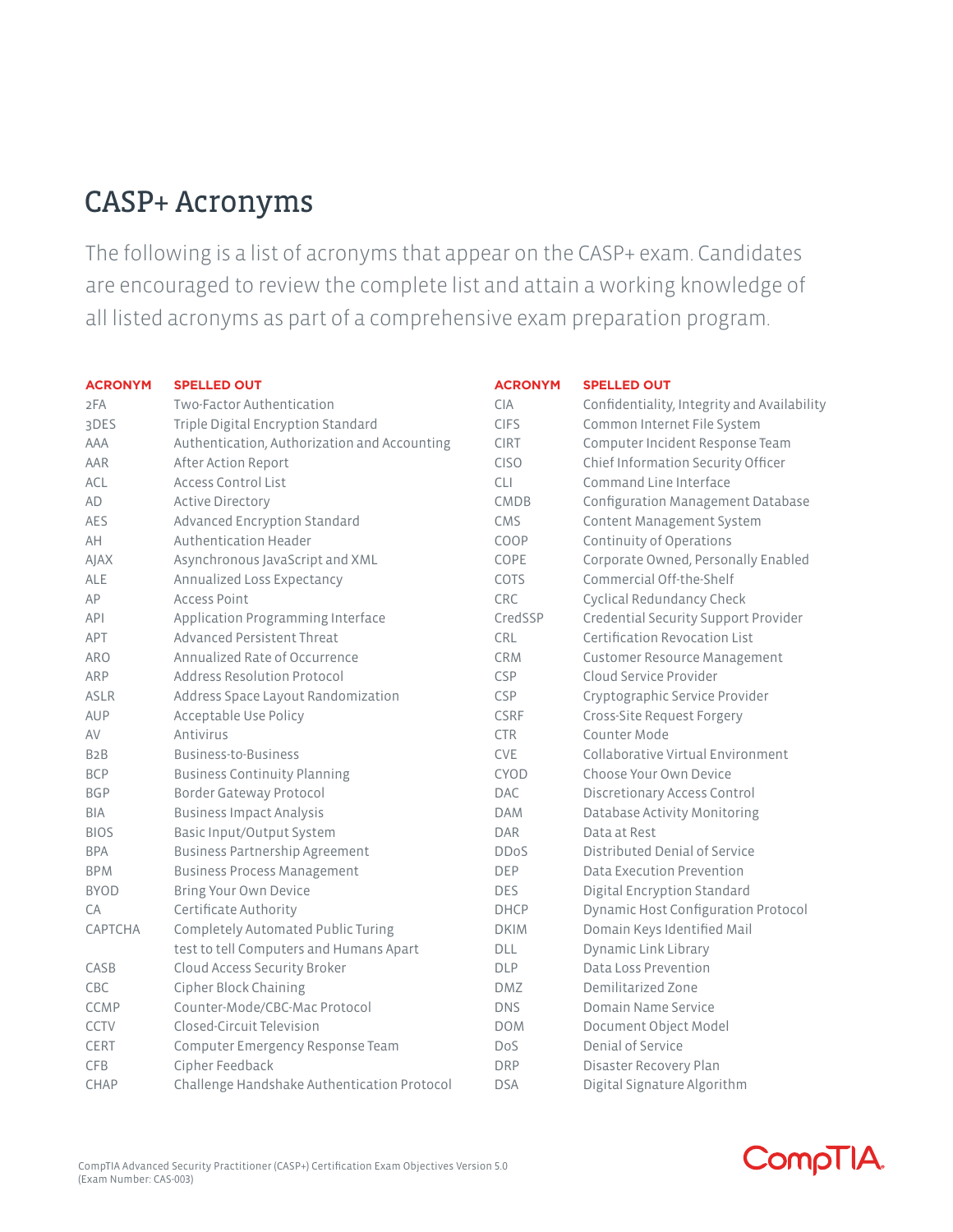| <b>ACRONYM</b> | <b>SPELLED OUT</b>                        | <b>ACRONYM</b>    | <b>SPELLED OUT</b>                             |
|----------------|-------------------------------------------|-------------------|------------------------------------------------|
| EAP            | Extensible Authentication Protocol        | IR.               | Incident Response                              |
| ECB            | <b>Event Control Block</b>                | <b>IRC</b>        | Internet Relay Chat                            |
| ECC            | Elliptic Curve Cryptography               | $IS-IS$           | Intermediate System to Intermediate System     |
| <b>EDR</b>     | <b>Endpoint Detection Response</b>        | <b>ISA</b>        | <b>Interconnection Security Agreement</b>      |
| <b>EFS</b>     | Encrypted File System                     | <b>ISAC</b>       | Information Sharing Analysis Center            |
| <b>EMI</b>     | Electromagnetic Interference              | <b>ISMS</b>       | Information Security Management System         |
| ERP            | <b>Enterprise Resource Planning</b>       | <b>ISP</b>        | Internet Service Provider                      |
| <b>ESA</b>     | <b>Enterprise Security Architecture</b>   | IV                | Initialization Vector                          |
| <b>ESB</b>     | <b>Enterprise Service Bus</b>             | <b>JSON</b>       | JavaScript Object Notation                     |
| <b>ESP</b>     | Encapsulated Security Payload             | KDC               | Key Distribution Center                        |
| EV             | Extended Validation (Certificate)         | <b>KPI</b>        | Key Performance Indicator                      |
| <b>FDE</b>     | Full Disk Encryption                      | KRI               | Key Risk Indicator                             |
| <b>FIM</b>     | File Integrity Monitoring                 | <b>KVM</b>        | Keyboard, Video, Mouse                         |
| <b>FTP</b>     | File Transfer Protocol                    | LAN               | Local Area Network                             |
| GPG            | <b>GNU Privacy Guard</b>                  | L <sub>2</sub> TP | Layer 2 Tunneling Protocol                     |
| GPO            | Group Policy Object                       | LDAP              | Lightweight Directory Access Protocol          |
| GPU            | <b>Graphic Processing Unit</b>            | LEAP              | Lightweight Extensible Authentication Protocol |
| GRC            | Governance, Risk and Compliance           | <b>LTE</b>        | Long-Term Evolution                            |
| GRE            | <b>Generic Routing Encapsulation</b>      | <b>LUN</b>        | Logical Unit Number                            |
| GUI            | Graphical User Interface                  | <b>MAC</b>        | Mandatory Access Control                       |
| <b>HDD</b>     | Hard Disk Drive                           | MAC               | Media Access Control                           |
| <b>HIDS</b>    | Host-based Intrusion Detection System     | MAC               | Message Authentication Code                    |
| <b>HIPS</b>    | Host-based Intrusion Prevention System    | <b>MAM</b>        | Mobile Application Management                  |
| <b>HMAC</b>    | Hashed Message Authentication Code        | <b>MAN</b>        | Metropolitan Area Network                      |
| <b>HOTP</b>    | HMAC-based One-Time Password              | <b>MBR</b>        | Master Boot Record                             |
| <b>HSM</b>     | Hardware Security Module                  | MD <sub>5</sub>   | Message Digest 5                               |
| <b>HSTS</b>    | HTTP Strict Transport Security            | <b>MDM</b>        | Mobile Device Management                       |
| <b>HVAC</b>    | Heating, Ventilation and Air Conditioning | MEAP              | Mobile Enterprise Application Platform         |
| laaS           | Infrastructure as a Service               | <b>MFA</b>        | Multifactor Authentication                     |
| <b>ICMP</b>    | Internet Control Message Protocol         | <b>MFD</b>        | <b>Multifunction Device</b>                    |
| ICS            | <b>Industrial Control System</b>          | <b>MITM</b>       | Man in the Middle                              |
| <b>IDE</b>     | Integrated Development Environment        | <b>MOA</b>        | Memorandum of Agreement                        |
| IdM            | <b>Identity Management</b>                | MOU               | Memorandum of Understanding                    |
| IdP            | <b>Identity Provider</b>                  | <b>MPLS</b>       | Multiprotocol Label Switching                  |
| IDS            | <b>Intrusion Detection System</b>         | <b>MSA</b>        | Master Service Agreement                       |
| <b>IETF</b>    | Internet Engineering Task Force           | <b>MSCHAP</b>     | Microsoft Challenge Handshake                  |
| <b>IKE</b>     | Internet Key Exchange                     |                   | Authentication Protocol                        |
| IM             | Instant Messaging                         | <b>MSS</b>        | Managed Security Service                       |
| <b>IMAP</b>    | Internet Message Access Protocol          | <b>MSSP</b>       | Managed Security Service Provider              |
| <b>INE</b>     | Inline Network Encryptor                  | <b>MTA</b>        | Message Transfer Agent                         |
| IOC            | Indicator of Compromise                   | <b>MTBF</b>       | Mean Time Between Failure                      |
| IoT            | Internet of Things                        | <b>MTD</b>        | Maximum Tolerable Downtime                     |
| IP             | Internet Protocol                         | <b>MTP</b>        | Media Transfer Protocol                        |
| IPMI           | Internet Protocol Multicast Initiative    | <b>MTTR</b>       | Mean Time to Recovery                          |
| <b>IPS</b>     | <b>Intrusion Prevention Systems</b>       | MTU               | Maximum Transmission Unit                      |
| <b>IPSec</b>   | <b>Internet Protocol Security</b>         | <b>NAC</b>        | Network Access Control                         |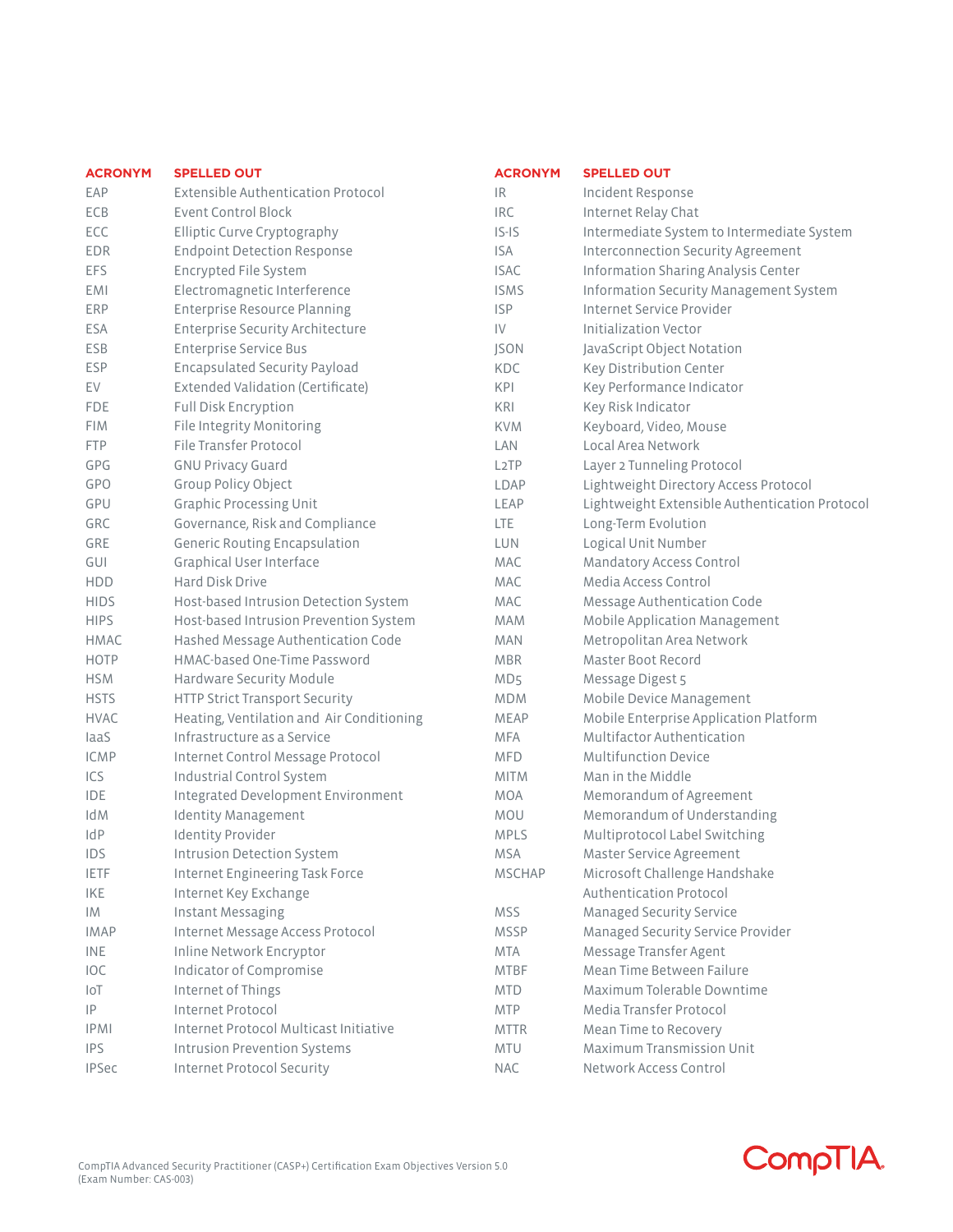| <b>ACRONYM</b> | <b>SPELLED OUT</b>                             | <b>ACRONYM</b> | <b>SPELLED OUT</b>                               |
|----------------|------------------------------------------------|----------------|--------------------------------------------------|
| <b>NAS</b>     | Network Attached Storage                       | QoS            | Quality of Service                               |
| <b>NAT</b>     | Network Address Translation                    | R&D            | Research and Development                         |
| <b>NDA</b>     | Non-Disclosure Agreement                       | <b>RA</b>      | Recovery Agent                                   |
| <b>NFC</b>     | Near Field Communication                       | <b>RA</b>      | Registration Authority                           |
| <b>NFS</b>     | Network File System                            | <b>RADIUS</b>  | Remote Authentication Dial-in User Server        |
| <b>NGFW</b>    | Next Generation Firewall                       | RAID           | Redundant Array of Inexpensive/Independent Disks |
| <b>NIDS</b>    | Network Intrusion Detection System             | RAS            | Remote Access Server                             |
| <b>NIPS</b>    | Network Intrusion Prevention System            | RBAC           | Role-Based Access Control                        |
| <b>NIST</b>    | National Institute of Standards and Technology | RBAC           | Rule-Based Access Control                        |
| <b>NLA</b>     | Network-Level Authentication                   | <b>RDP</b>     | Remote Desktop Protocol                          |
| <b>NOS</b>     | Network Operating System                       | REST           | Representational State Transfer                  |
| <b>NSP</b>     | Network Service Provider                       | <b>RFC</b>     | <b>Request for Comments</b>                      |
| <b>NTFS</b>    | New Technology File System                     | <b>RFI</b>     | Request for Information                          |
| <b>NTLM</b>    | New Technology LAN Manager                     | <b>RFID</b>    | Radio Frequency Identification                   |
| <b>NTP</b>     | Network Time Protocol                          | <b>RFP</b>     | Request for Proposal                             |
| <b>OCSP</b>    | Online Certificate Status Protocol             | <b>RFQ</b>     | Request for Quote                                |
| OLA            | Operating-Level Agreement                      | ROI            | Return on Investment                             |
| OOB            | Out-of-Band                                    | <b>RPO</b>     | Recovery Point Objective                         |
| OS             | Operating System                               | <b>RSA</b>     | Rivest, Shamir and Adleman                       |
| OSI            | Open Systems Interconnection                   | <b>RTO</b>     | Recovery Time Objective                          |
| <b>OSPF</b>    | Open Shortest Path First                       | <b>RTP</b>     | Real-time Transport Protocol                     |
| OTP            | One-Time Password                              | S/MIME         | Secure/Multipurpose Internet Mail Extensions     |
| <b>OVAL</b>    | Open Vulnerability Assessment Language         | SaaS           | Software as a Service                            |
| OWASP          | Open Web Application Security Project          | <b>SAML</b>    | Security Assertions Markup Language              |
| P2P            | Peer-to-Peer                                   | <b>SAN</b>     | Subject Alternative Name                         |
| PaaS           | Platform as a Service                          | <b>SAN</b>     | Storage Area Network                             |
| PAP            | Password Authentication Protocol               | SAS            | Statement on Auditing Standards                  |
| PAT            | Port Address Translation                       | <b>SATCOM</b>  | Satellite Communications                         |
| PBKDF2         | Password-Based Key Derivation Function 2       | <b>SCADA</b>   | Supervisory Control and Data Acquisition         |
| <b>PBX</b>     | Private Branch Exchange                        | SCAP           | Security Content Automation Protocol             |
| PCI-DSS        | Payment Card Industry Data Security Standard   | <b>SCEP</b>    | Simple Certificate Enrollment Protocol           |
| PDP            | Policy Distribution Point                      | <b>SCP</b>     | Secure Copy                                      |
| PEAP           | Protected Extensible Authentication Protocol   | SCSI           | Small Computer System Interface                  |
| PEP            | Policy Enforcement Point                       | SDL            | Security Development Life Cycle                  |
| <b>PFS</b>     | Perfect Forward Secrecy                        | <b>SDLC</b>    | Software Development Life Cycle                  |
| PGP            | Pretty Good Privacy                            | SED            | Self-Encrypting Drive                            |
| P              | Personal Identifiable Information              | SELinux        | Security Enhanced Linux                          |
| <b>PIP</b>     | Policy Information Point                       | <b>SFTP</b>    | Secure File Transfer Protocol                    |
| PIR            | Post Incident Report                           | <b>SHA</b>     | Secure Hashing Algorithm                         |
| PKI            | Public Key Infrastructure                      | <b>SIEM</b>    | Security Information Event Management            |
| PLC            | Programmable Logic Controller                  | <b>SIM</b>     | Subscriber Identity Module                       |
| POC            | Proof of Concept                               | <b>SIP</b>     | Session Initiation Protocol                      |
| POTS           | Plain Old Telephone Service                    | <b>SLA</b>     | Service-Level Agreement                          |
| PPP            | Point-to-Point Protocol                        | <b>SLE</b>     | Single Loss Expectancy                           |
| PPTP           | Point-to-Point Tunneling Protocol              | SMB            | Server Message Block                             |
| <b>PSK</b>     | Pre-Shared Key                                 | SMS            | Short Message Service                            |
|                | Quality Assurance                              | <b>SMTP</b>    | Simple Mail Transfer Protocol                    |
| QA             |                                                |                |                                                  |

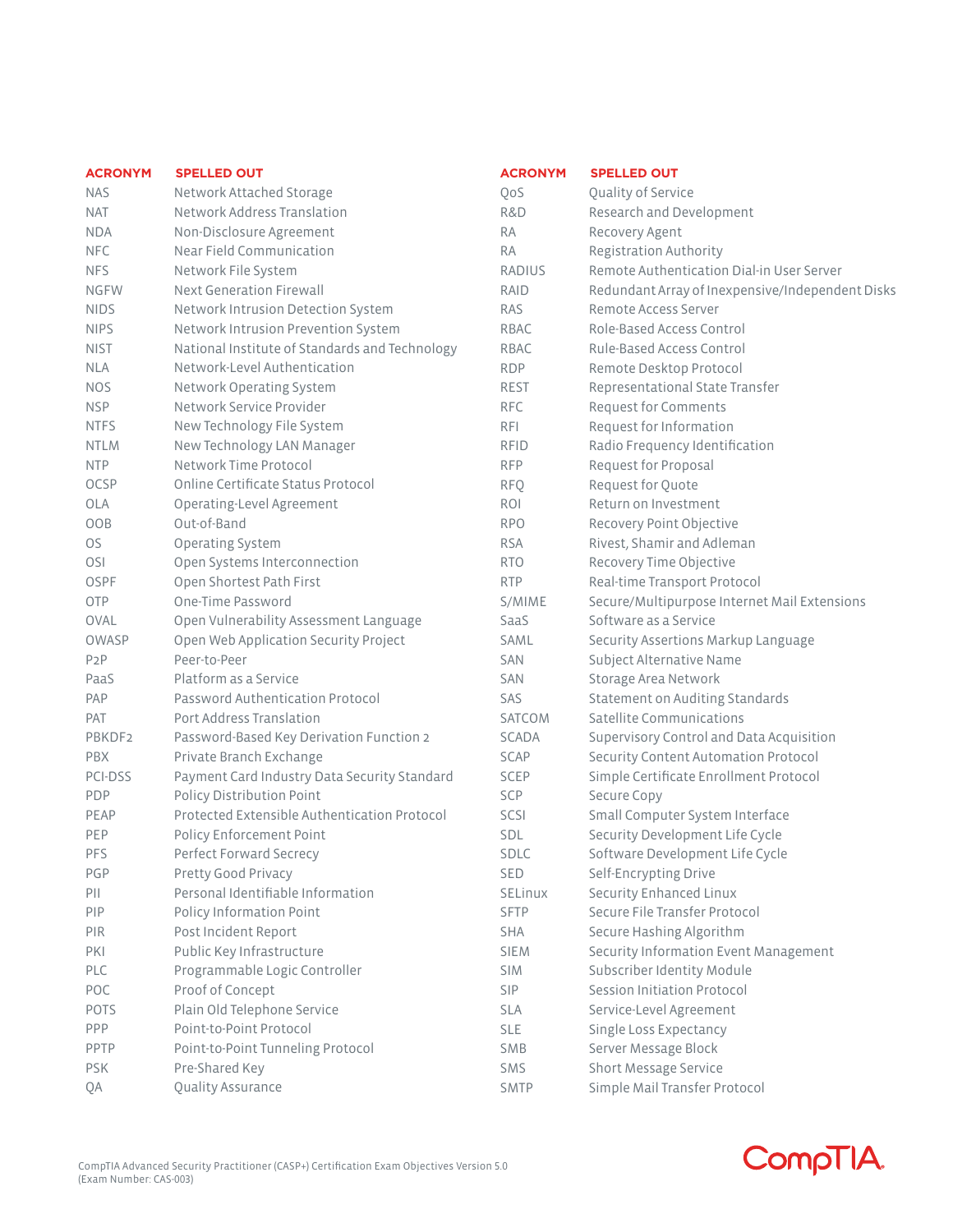| <b>ACRONYM</b> | <b>SPELLED OUT</b>                               | <b>ACRONYM</b> | <b>SPELLED OUT</b>                         |
|----------------|--------------------------------------------------|----------------|--------------------------------------------|
| <b>SNAT</b>    | Source Network Address Translation               | <b>VMFS</b>    | VMware File System                         |
| <b>SNMP</b>    | Simple Network Management Protocol               | <b>VNC</b>     | Virtual Network Connection                 |
| SOA            | Service-Oriented Architecture                    | VoIP           | Voice over IP                              |
| <b>SOA</b>     | Start of Authority                               | <b>VPN</b>     | Virtual Private Network                    |
| SOA            | Statement of Applicability                       | VRRP           | Virtual Router Redundancy Protocol         |
| SOAP           | Simple Object Access Protocol                    | vSAN           | Virtual Storage Area Network               |
| <b>SOC</b>     | Security Operations Center                       | <b>VTC</b>     | Video Teleconferencing                     |
| <b>SOC</b>     | Service Organization Controls                    | <b>VTPM</b>    | Virtual Trusted Platform Module            |
| SOE            | <b>Standard Operating Environment</b>            | <b>WAF</b>     | Web Application Firewall                   |
| SOP            | <b>Standard Operating Procedure</b>              | <b>WAP</b>     | Wireless Access Point                      |
| SOW            | Statement of Work                                | <b>WAYF</b>    | Where Are You From                         |
| SOX            | Sarbanes-Oxley Act of 2002                       | <b>WEP</b>     | Wired Equivalent Privacy                   |
| SP             | Service Provider                                 | <b>WIDS</b>    | Wireless Intrusion Detection System        |
| <b>SPIM</b>    | Spam over Internet Messaging                     | <b>WIPS</b>    | Wireless Intrusion Prevention System       |
| SPML           | Service Provisioning Markup Language             | <b>WMI</b>     | Windows Management Interface               |
| <b>SRTM</b>    | Security Requirements Traceability Matrix        | <b>WPA</b>     | Wireless Protected Access                  |
| <b>SRTP</b>    | Secure Real-Time Protocol                        | <b>WRT</b>     | Work Recovery Time                         |
| SRV            | Service Records                                  | WSDL           | Web Services Description Language          |
| <b>SSD</b>     | Solid State Drive                                | XACML          | eXtensible Access Control Markup Language  |
| SSDLC          | Security System Development Life Cycle           | <b>XHR</b>     | XMLHttpRequest                             |
| <b>SSH</b>     | Secure Shell                                     | XMPP           | eXtensible Messaging and Presence Protocol |
| SSID           | Service Set Identifier                           | <b>XSS</b>     | Cross-Site Scripting                       |
| SSL            | Secure Sockets Layer                             |                |                                            |
| <b>SSO</b>     | Single Sign-On                                   |                |                                            |
| SSP            | Storage Service Provider                         |                |                                            |
| <b>TACACS</b>  | Terminal Access Controller Access Control System |                |                                            |
| <b>TCO</b>     | Total Cost of Ownership                          |                |                                            |
| TCP/IP         | Transmission Control Protocol/Internet Protocol  |                |                                            |
| <b>TKIP</b>    | Temporal Key Integrity Protocol                  |                |                                            |
| <b>TLS</b>     | Transport Layer Security                         |                |                                            |
| TOC/TOU        | Time of Check/Time of Use                        |                |                                            |
| <b>TOS</b>     | Type of Service                                  |                |                                            |
| <b>TOTP</b>    | Time-based One-Time Password                     |                |                                            |
| <b>TPM</b>     | <b>Trusted Platform Module</b>                   |                |                                            |
| <b>TSIG</b>    | Transaction Signature Interoperability Group     |                |                                            |
| <b>TTR</b>     | Time to Restore                                  |                |                                            |
| <b>UAC</b>     | User Access Control                              |                |                                            |
| UAT            | <b>User Acceptance Testing</b>                   |                |                                            |
| <b>UDP</b>     | User Datagram Protocol                           |                |                                            |
| <b>UEFI</b>    | Unified Extensible Firmware Interface            |                |                                            |
| <b>UPS</b>     | Uninterruptable Power Supply                     |                |                                            |
| URL            | Universal Resource Locator                       |                |                                            |
| <b>USB</b>     | Universal Serial Bus                             |                |                                            |
| <b>UTM</b>     | Unified Threat Management                        |                |                                            |

VDI Virtual Desktop Infrastructure VLAN Virtual Local Area Network

VM Virtual Machine